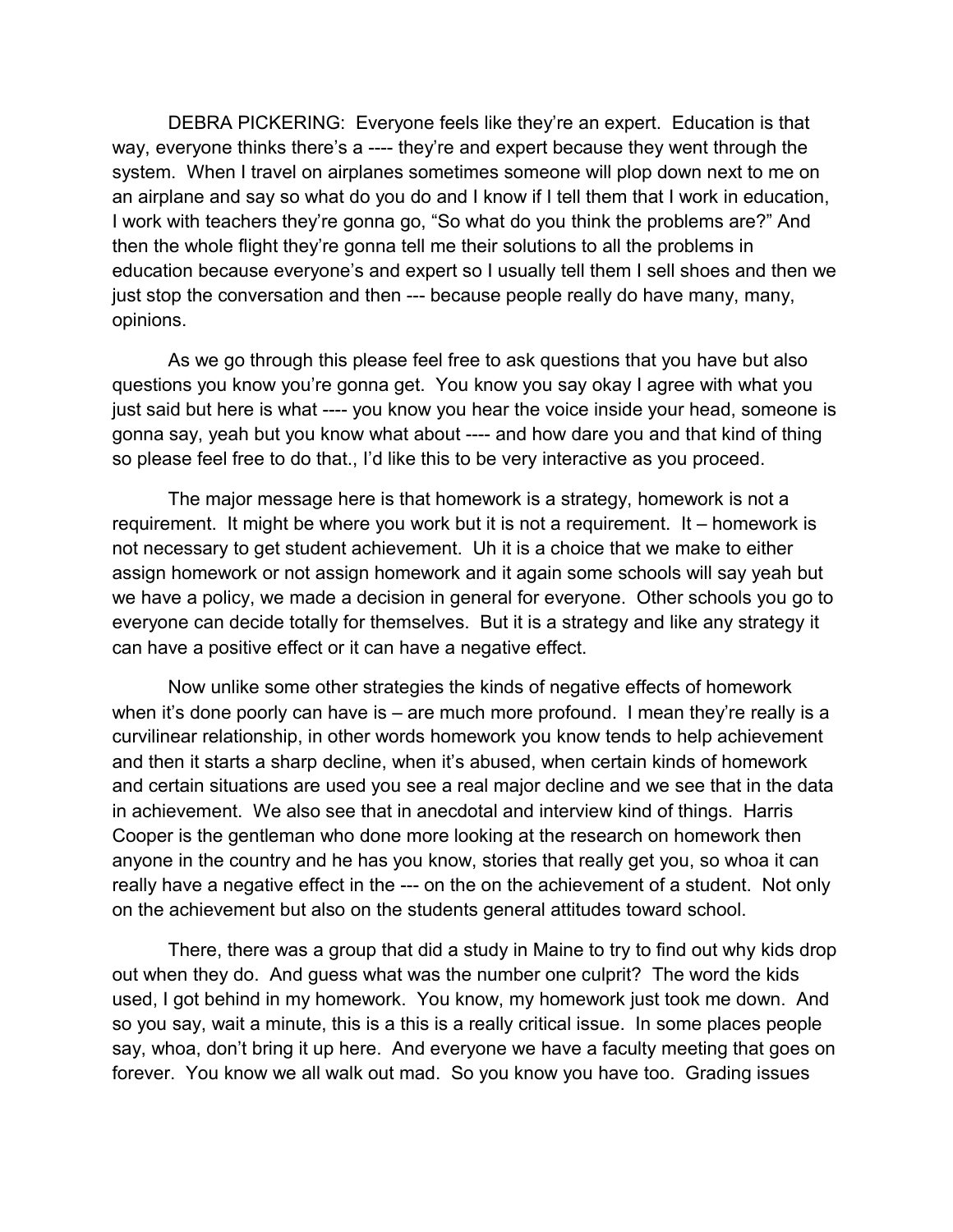and homework issues are not sacred cows. They've got to be discussed because we're in this business to help students.

So we can discuss it. I will try to put a frame around what I recommend here. Some things I'm gonna recommend, I'm recommending because the data tells us this has potential of really helping students. Some things I'll recommend I'll be very clear, it's my opinion, so if you ask a question that just takes my opinion I'll say, I'll answer that, but it's my opinion ----- but it's an opinion based on looking at the research. Now of course I have opinions as a parent. You know there were weekends I hated the whole notion of homework. When all three of your kids have a project due, you know, it makes you a little crazy, right. So you kind of say, ahh I uuu yahhh. Or they come home and they sit down and do the homework and they can't do it. And you start to say, okay this is gonna take all evening you know to get through this, so of course I have parental opinions, but I'll try to make sure that my opinions are coming from you from looking at the research.

Do this real fast, would everyone please raise your right hand and point your index finger, when I count to three point to your table leader, one, two, three. You better join a table. But you're now the leader you know. I was gonna say the new person now coming in. Okay, now this is really important because occasionally I'm gonna actually ask table leaders what's up at your table. Yeah and so you help me bring folks back and --- but you also, you know, cause some questions I want you to hear from others in the room, not just from me okay.

People have real strong opinions about homework. It's really funny, go to Amazon and put in the word homework search and search for books and you will get so many titles, I mean it just defines our culture, it really does. You know it just goes on and on and on. There are funny ones and there are you know advice ones, there are, you know, for young kids, for teenagers, there just, you know it's just all over the place. There are these three books that are, are often referenced when people start talking about homework. The End of Homework was a number of years ago, this was the two people in Maine who did the --- the study on dropouts and they ended up writing a book on homework. The Homework Myth by Alfie Kohn and the subtitle is: Why *Our Kids Get Too Much Of A Bad Thing*. Now if anyone knows Alfie Kohn's work he really hates everything, so he's made a business of that so you always have to take Alfie with a, you know, a context that he has, however Alfie makes really good points. I disagree with a lot of his points especially when he attacked me in the book but ---- but I'm not going to take it personally, I'll try not to. The -- he makes some really good points so I think it is, it's a, it's a perspective that's important.

*The Case Against Homework* is by two ladies, how homework is hurting our children and what we can do about it. They have a website called stophomework.com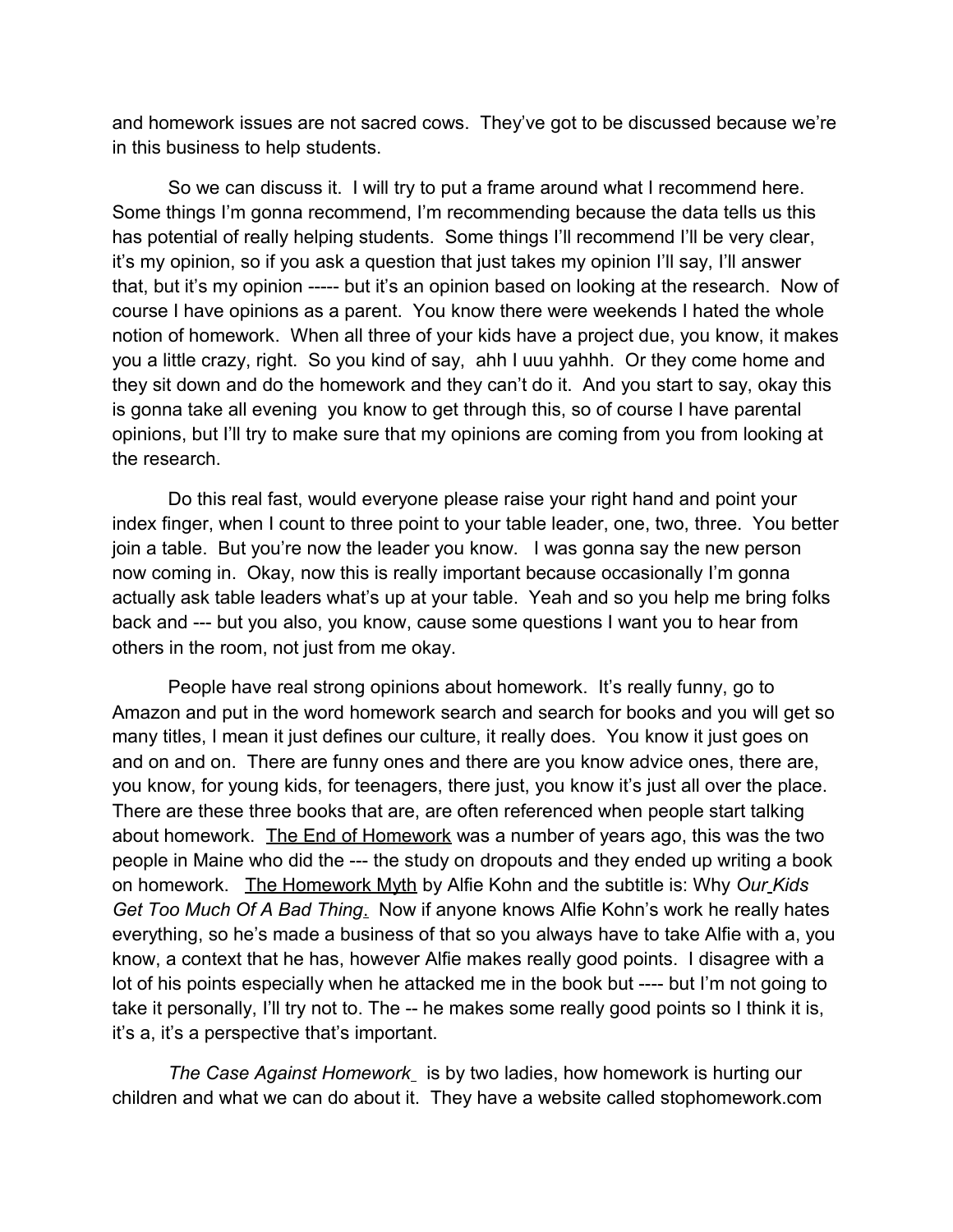and they're just fed up, they're angry. Now they have some examples you kind of go well I can understand how they feel that way. My problem with the book is they do not --- they make a lot of statements and cite some data and some things but provide no citations, no bibliography, no citations at all, so I'm like okay, wait, hold on, hold on. So mean people, you know, kind of say what's the fuss about. There are misrepresentations and valid concerns. In *The Case Against Homework* there is page after page of testimonials that sound like this and like this. Now when I read that I said that's interesting and I don't know this study, that's when I went looking for the bibliography and the citation and there was none. So I said, I gotta track it down, so after a lot of searching I did track down the Michigan study that was quoted here is that kids don't have time to socialize, implying heavily, it was because of homework, you know so I kind of said, wait a minutes.

The study is actually --- they're referring to is called *Changing Time for American Youth 1981 to 2003* and in that study it did say studying took 49 minutes on average per day, playing 45 minutes, computer time 25 minutes, and watching TV. I'm sort of thinking, you know, maybe they should of told the whole picture. Maybe it's not homework that's taking time out from socialization maybe it's something else, so I kind of, and I get kind of sideways when people do this. These --- they appeared on the *Today Show* the authors and you know kind of went on and on about 6 to 8 year olds and how many minutes and everyone was saying oh this is terrible, but you know they again referring to 6 to 8 year olds, failed to say on the *Today Show* the number of minutes that were being spent in the studies etc., etc. so you can see the point. Always be careful when people don't give citations or when people just say because homework is good for you or bad for you, either one of those is like you know, based on what uh do you say that.

From Alfie Kohn here is what he says, this is very Kohn like. So if you don't think that kids are suffering all over the country you're either living in an ivory tower or you're bereft of human feelings. When he, when he said that, it's kind of the wait a minute part for me was this, there was a guy named Tom Loveless who reported the statistics when parents were interviewed. So about 89% of parents interviewed, and by the way Kohn knew of this study, said It was about the right amount or too little that was being given.

Now does that mean there is a right amount of too little or do you, that those things don't happen, no you gotta take it seriously if anyone is suffering from homework. There are times I thought this is just the most ridiculous waste of time in the world. It made me very angry. Just beware when people cite things and don't tell you the big picture.

There was a --- Metropolitan Life did a study not long ago, parents said the same thing. Most of them said, you know, it's about the right amount. Now many would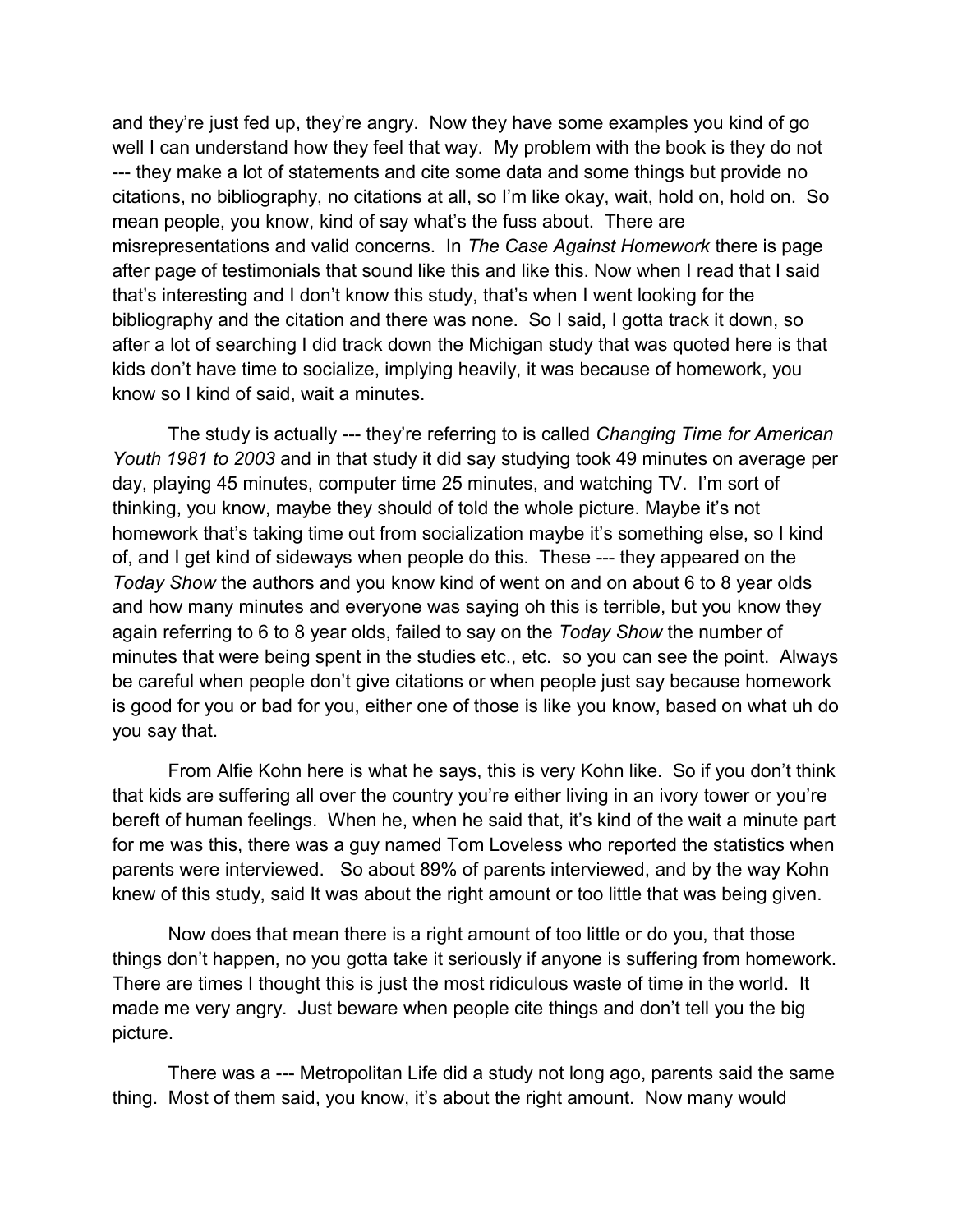argue that sometimes the parent's don't know, you know, and so there's that's I don't know how good a source that is.

So we're gonna do a couple of things here. We're gonna look at three areas, time and purpose, assignments and feedback, and parent involvement and accountability. I'll make some recommendations but I'm also gonna bring up some concerns and hot buttons and that's what I want you to, to discuss. Do this, will table leaders kind of facilitate, kind of get the opinions about homework out on the table. Let's ask people how do you feel about homework, do you think it's a good idea, bad idea, does your school have trouble with it or does everyone agree? What do you hear, where are you coming from? Just get your opinions out on the table for about 2 minutes, 2 or 3 minutes.

Table leaders, I am just gonna take a volunteer basis. What are some issues or questions that came up? I want to try to address, some of the, you know, key issues. What are the big issues or big questions? Thanks.

AUDIENCE MEMBER: Should parents have to be involved with their homework?

DEBRA PICKERING: Should parents have to be involved with homework? And you know I'm going to talk about parent involvement and what that means and you're gonna get a lot of opinions about that. You know some parents can't stop themselves from being involved and some can't make themselves be involved, so you have, you know, both ends of the, of the spectrum that you do and it kinds of – and that depends. But I'm gonna talk about parent involvement as far as what the data says.

AUDIENCE MEMBER: The grading of homework.

DEBRA PICKERING: The grading of homework. How should they grade and we're going to --- that's that accountability, how do you figure that in. There is a lot of data about feed back as you know. But as far as giving the grade some of that's gonna be, I'm gonna, I'm gonna tell you how to give the grade but not tell you for sure how much weight it should have because that's an opinion. There are some people who think they are born to teach so that they give kids a lot of homework. And you know they would, they would die on that hill, they would say that's my job. Others would take the opposite position and die on that hill so we'll try to get both of those thank you. Yes?

AUDIENCE MEMBER: Providing work at the independent vs. instructional level.

DEBRA PICKERING: At the independent vs. instructional level. Say that, oh oh okay I see what you're saying, yeah, I'm a fifth grade teacher so I gave a fifth grade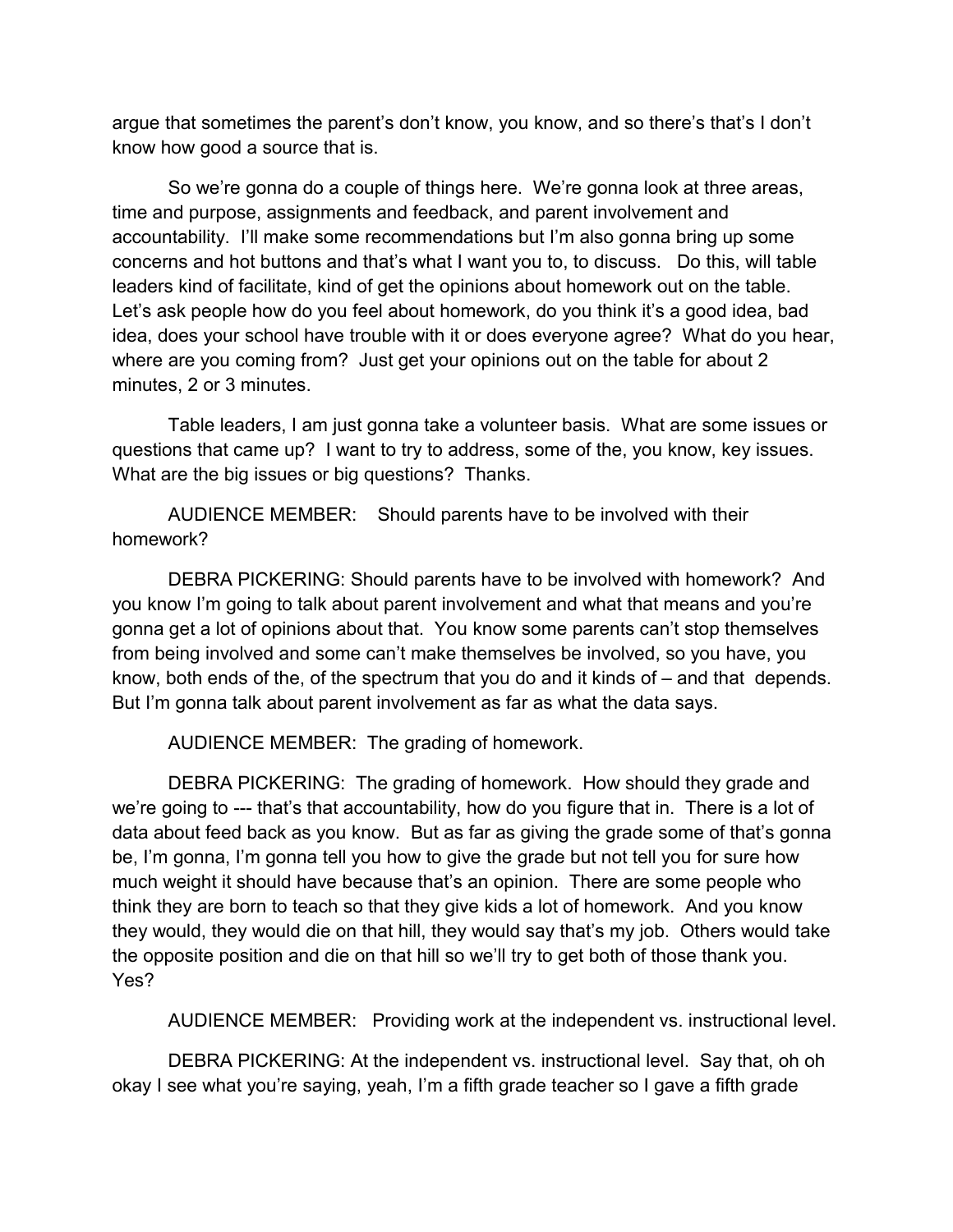math homework because that's what I'm supposed to do as opposed to what did the student need. Yeah, gottcha. Yes?

AUDIENCE MEMBER: What is the definition of homework is it practice or is it assessment?

DEBRA PICKERING: Right, right and we're gonna ---- that one we are gonna answer. That one we are gonna answer. Very nice. Yes?

## AUDIENCE MEMBER: 12:58

DEBRA PICKERING: Yeah, is it ---- what is the, what is the homework, what is the purpose of homework is actually one of the first things we are going to get. Yes, please?

AUDIENCE MEMBER: So many kids have services outside of the **EXECO** 13:04 and that also interrupts the evening after school for homework, 13:14\_\_\_\_\_\_.

DEBRA PICKERING: Yes, yes, sure. Yeah when you talk about students with any kind of special need, there's really interesting conversations that happen. I was told occasionally with my son who had the learning disabilities that he should, he will be given more homework and I needed to spend more time with him, you know, because he needed the extra help. Well yeah, now let me talk about my other two, you know, and let's talk about my life and my attitude. And how tired I sometimes am and I'm really cranky when he can't remember. And you know, so it sort of should, well you're just gonna have to help more they said ---- some said to me. I said that just doesn't work for me. You have to realize he is at school all day and he's not saying oh goodie now I get to work with mom for 2 hours, you know. Some days he would say that, a lot of days not so much.

AUDIENCE MEMBER: And that even goes with the gifted program \_\_\_\_\_\_14:06.

DEBRA PICKERING: The gifted program as well, oh now we have big projects, yeah.

AUDIENCE MEMBER: Certain kids have to have 24 AR points in addition, now you are gifted you have to have 34 AR points.

DEBRA PICKERING: 30 AR points, just read, read, read, read, if you're gifted, people say, shh, don't tell on me I have more work to do.

AUDIENCE MEMBER: If you go to a gifted program for a day you have to make up all the work you missed.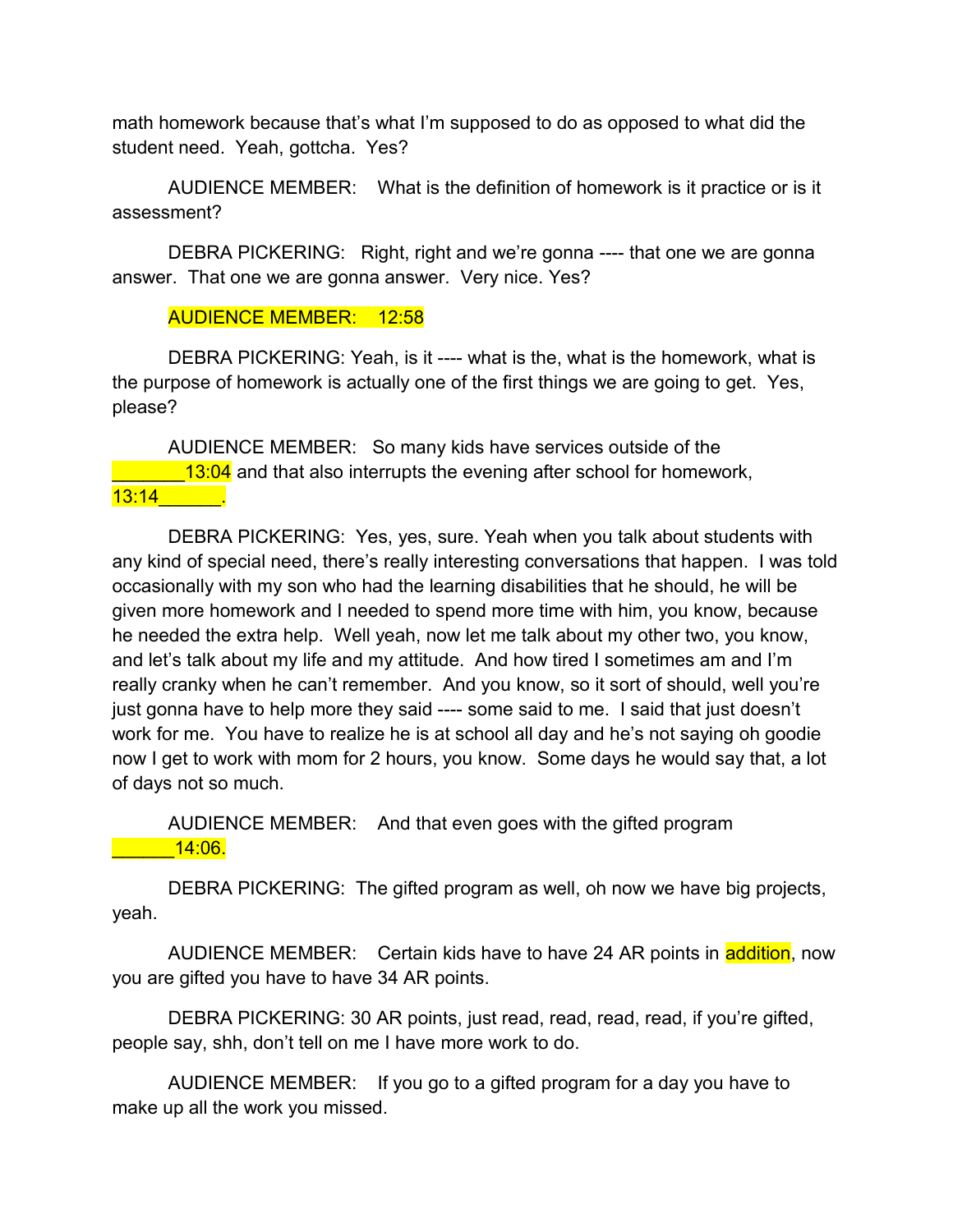DEBRA PICKERING: Oh that's always a good one. When you have to make up or --- the whole formative system will finally get rid of makeup work, because it won't be about work. It'll be about assessing what they learned. The work will be for a purpose not for, points. So we're, yeah, grading issues are gonna change that thank goodness. Yes?

AUDIENCE MEMBER: I come from a district where we have 40% Mexican population and at home mom and dad don't speak English.

DEBRA PICKERING: Right they are not going to be helping with homework.

AUDIENCE MEMBER: Right, it's not a level playing field.

DEBRA PICKERING: No. No.

AUDIENCE MEMBER: When I was teaching I always felt like okay I give this homework I don't want this to count for a grade because I don't know who did it and the kid who comes in without it his homework I don't know why they didn't do anything there may have been some really good reason.

DEBRA PICKERING: Yeah, yeah, yeah. There're some very good reasons. I talk to a young lady and it was in Phoenix and just outside of Phoenix and she was just a lovely, you know, sophomore I think. And she said I'm just gonna want to be the first one in my family to go to college ---- college and she said but --- I said how are you doing? She says I do okay but I really get hits on grades for not doing all my homework. And I said well okay then why don't you do homework? Well there are two younger siblings in the home and her job when she gets home from school is to take care of them for the entire evening including feeding and to bed and she, you know, said I -- I get to go to the football game tonight and I never get to go but I'm, you know, it's, it's like, oh my gosh, somebody's taking points off because she didn't do her homework even if she passed the assessment. Now that's when we have a moral obligation to deal --- talk about homework. I really think it's a moral imperative by the way. You'll get that in the next couple of hours. To avoid topics like this that could really harm kids, you can't do that as an educator.

AUDIENCE MEMBER: The other problem is the  $\frac{16.20}{\text{m}}$  meeting this morning is a lot of our students, well not a lot, but unfortunately who don't have access to the internet. So you know but the whole, you know we're gonna read during class and then get online.

DEBRA PICKERING: Yeah, yeah, get on line, yes, yes,

AUDIENCE MEMBER: Then I talk to the teachers and they say well they can always go to the library after school. But it's not -----  $($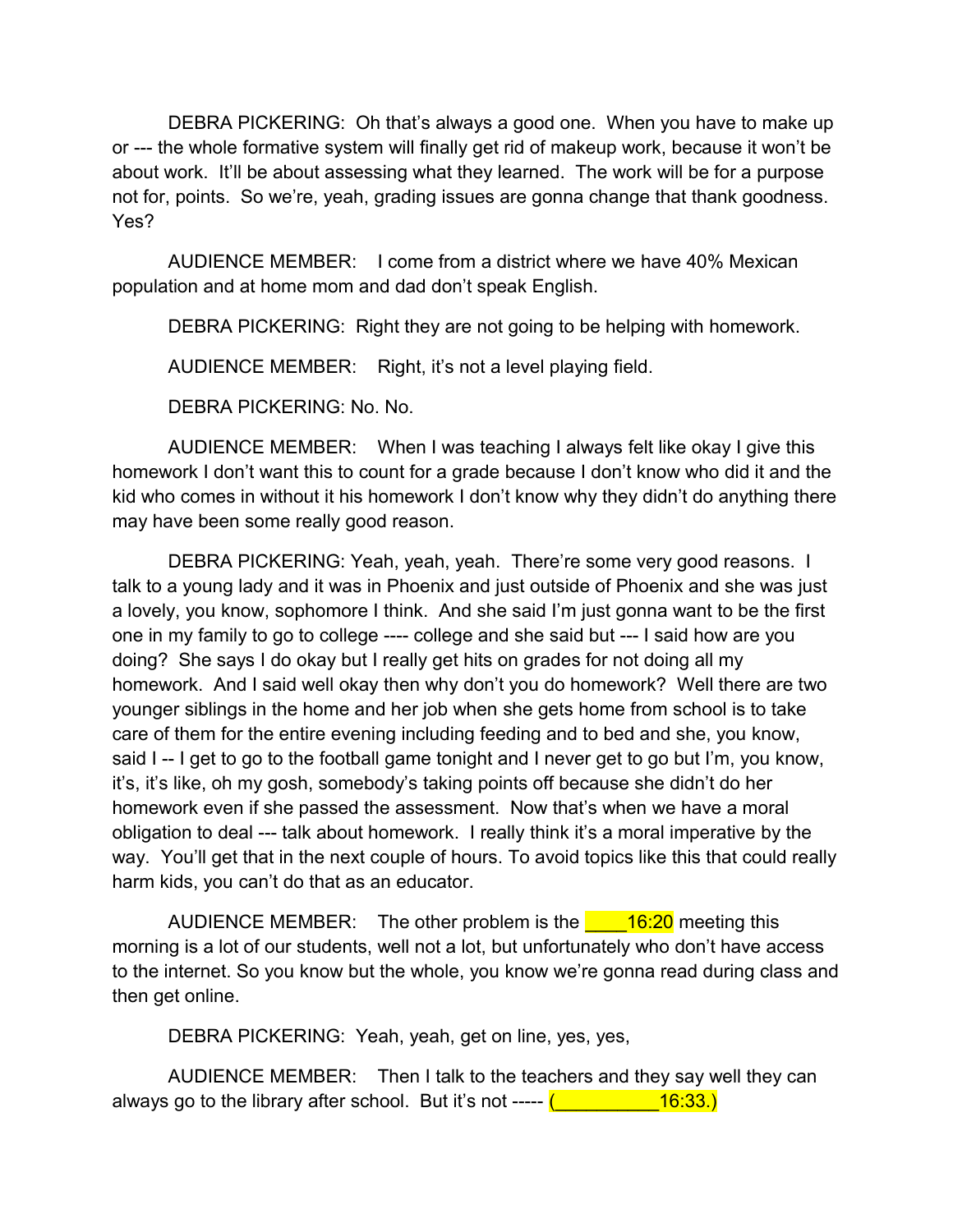DEBRA PICKERING: Yeah, yeah, I know, I know. I know. Yeah, yeah, I didn't get into that issue this morning, you have to be careful, I told the teach --- the story of the teacher who that worked for all of her kids but you can't transfer that into you know someplace else unless all kids are online and you know you have --- and there are some places who are doing that. They do have a laptop and online at home because the school's are doing that. If we quit wasting --- hmm hmmmm --- say this different – if we quite spend --- spending our money on buying a whole new set of text books that we don't need and spend it on making sure kids have access I think we would be much better off. But that's another opinion. Okay good issues. Somebody that hasn't come up, table, thank you.

AUDIENCE MEMBER: I don't 17:21 say this has already been addressed but is it work that's actually, that they're able to do successfully on there own.

DEBRA PICKERING: Yeah, successfully, yeah, what is the purpose? Kind of -- is, is a critical question, goodness sake and sometimes you will say, well because they have to learn to do homework. No they don't. You know they go --- now I --- you need to know something; I've never been persuaded by an argument that starts with "in real life." Or an argument that starts with "well I'm getting them ready for" --- and then fill in the blank. So you, you know, and so just you think you're get upset you can leave I won't be offended. Let me jump into time and purpose here.

Kind of -- I just put in a learning goal. It could be anything but I put in one that's kind of you know toward the area of practice. Here is one approach to and assignment for homework. Here is a different one. What are the pros and cons of those two approaches, just discuss at your table.

Okay, come back together, thank you. Now which do you think we prefer, "B" of course. When you look at --- people say it's so hard to differentiate, individualize, well yeah it is if you have to do a different assignment --- notice how differentiated this is without any, you know, work from me. I'm just saying look, I want you to spend 15 minutes trying to get better at something --- or 20, or 25, whatever the right amount is, that's not the point, but I say so, you know, if we come in and, you know, what's your name?

AUDIENCE MEMBER: Jim

DEBRA PICKERING: Jim and?

AUDIENCE MEMBER: Chris.

DEBRA PICKERING: Chris. So, you know, say Jim and Chris now have the same amount of homework to do. Now Jim says, well and I can do 50 problems in 15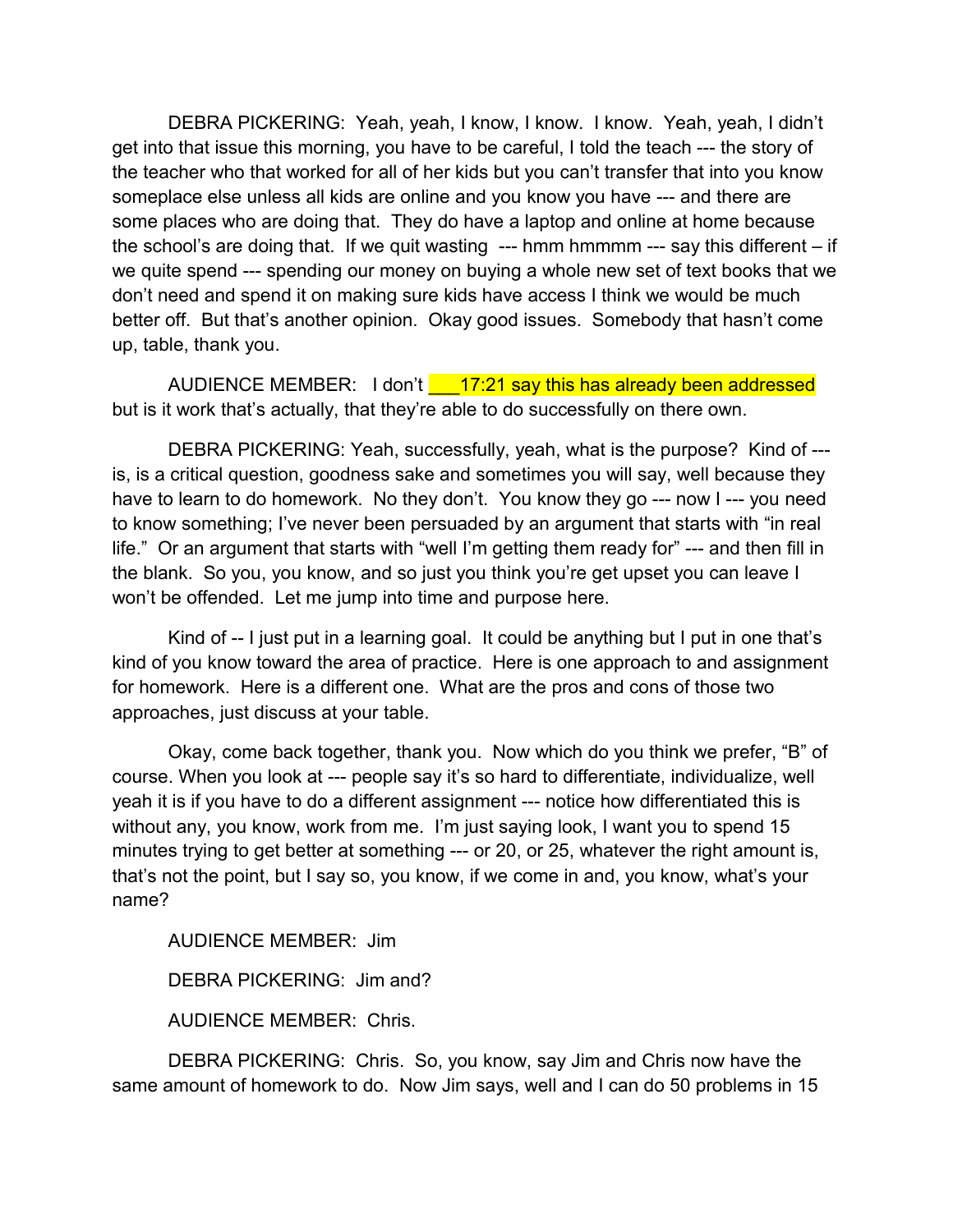and you say you can do 2, but you both still have 15 minutes of homework and get better at doing something, we're just fine and now I've differentiated. By the way, if Chris comes in and Joan comes in and they've done two and everyone else has done 2 or 3, come here I want to work with you and see what's slowing you down. Chris you and Judy, I want you and – I want you to work over here I have some problems that kind of bumps it up a little bit, work on these together and then you got --- what's slowing you guys down? You know what's going on? Now I can differentiate. Now I'm not naïve. Could Jim be lying? Jim right, Chris, could --- I do memory strategies too they're not working. Umm could Chris be lying? Actually Chris didn't spend 15 minutes he was playing Nintendo all evening and he did a couple on the bus, I know that. I know he can be lying and if it is chronic, Chris only ever does just a little bit, ------ call home and see what's going on. He could be lying to me; do kids sometime lie now about who did the homework? Yeah, I mean it doesn't solve the problem. By the way could Jim this guy, could he also be lying to me? Yeah. He only did two, his parents did the other 18, you know, or he called --- he got on line with his friends and they each did 5 and sent them to each other. You know, it's called cooperative learning, yeah. It's called study group. We used to call it cheating, we now call it cooperative learning. There are some people --- I mean that's actually an interesting issue because some people say if we all got together and did this that's what you're supposed to do when you get into, you know, study groups. Maybe not just sending the answers to each other but you know what, I'll find out when I assess. I'll find out, it'll be fine and maybe I'll find out that actually you know Jim didn't need to do any others, you know, that was just fine. Maybe I'll just say Jim I don't, know you got 15 done and not a prob --- and then he couldn't do the assessment, what's going on. I'll see patterns over time. You're not trying to catch kids. Here's what I know. If you're at least honest with them, if you're at least honest with them then they're more likely to be honest with you. It doesn't mean they will every time. But you say look I want you to work on this for 15 minutes, will you do that for me? And if you come back and you're struggling, if your parents say no, then just let me know and I know what to do next.

It's called formative assessment and instructional feedback. That's what you're doing and I will tell you we've talked to kids where teachers treat them like this and they will hang in for 15 minutes and a matter of fact they'll often go beyond that. And some parents will say, oh well I'm sorry you sit right at that dining room table till you do them all, I don't care if it takes you 3 hours. You can't control that. You can't control the over zealous parent. What you can do is give the assignments in a reasonable respectful way which is, I'm gonna respect your time. I want you to do this and work on this and if you're struggling let me know. Otherwise I'm going to if I said do all that problems, guess what? Jim had 15 minutes of homework and Chris had an hour and a half. You know what's gonna happen to Chris pretty soon? He is gonna quit doing it. He gonna pretend like he doesn't have homework because I watch kids do that. Pltttt --- I'm not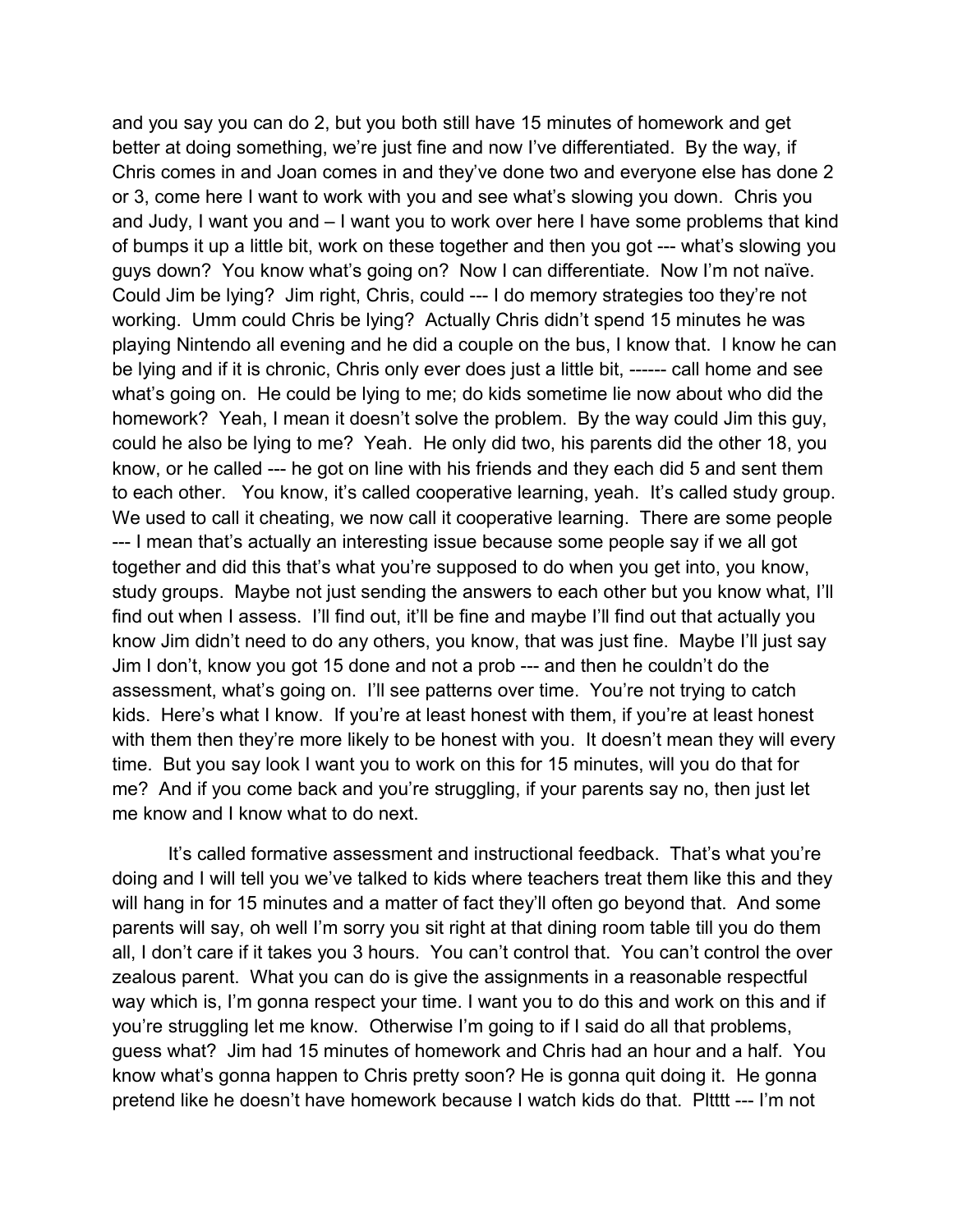even going to, you know, I not even going to acknowledge that I have it because you know it's gonna take me all evening and there is that evening shot.

So the time is very important. Here is the research on time you know it's kind of squishy. Harris Cooper, some people us the 10 minute rule; take the grade that they're in, take it times 10 minutes, and that's the right amount of time of homework. So  $1<sup>st</sup>$ graders 10 minutes,  $2^{nd}$  graders 20 minutes. By the way that rule, he made it up. Now he made it up based on surveys and interviews it kind of ---- okay I guess that's alright. So don't think that he's somehow decided through research that was the perfect time. He decided based on looking at research and interviewing hundreds and hundreds of teachers to do it.

In elementary there are some studies that show a positive effect on achievement with homework but they're not compelling and the positive long term effects are hard to study so I can't tell you that. See here is what some teachers say, I give  $2^{nd}$  graders homework cause I want them to get used to having that evening, you know, scheduling their time and doing their homework. I want them to get that responsibility factor in and get it done, so I don't do it because I think it's going to improve achievement in  $2<sup>nd</sup>$  grade I want them to get good habits in doing that. Well you know what, I don't know if that works or not, it's hard to study. Are they now more likely to do their homework in  $8<sup>th</sup>$ grade if their  $2^{nd}$  grade teacher gave them homework? We can't determine that, too many other variables that are, that are in their. So that's just kind of an opinion.

Secondary 1 to 2 hours per night, more can have a negative effect. It wouldn't for every student, but there are quite a number of studies when you get over 1 to 2 hours in secondary it starts to have a declining effect on achievement for a whole list of reasons. You know, kids you know quit, shut down, they don't do as well, they start to cheat because as ---- they are there for such a long time it's like okay I gotta get someone to help me here cause it's taking me such a long time, I'm exhausted, you know I didn't learn as much because I just was plowing through getting it done. All those real human reasons are the reasons. So 1 to 2 hours, not 1 to 2 hours per class, 1 to 2 hours per student.

AUDIENCE MEMBER: I mean I guess you would have to have an understanding among the faculty…..

DEBRA PICKERING: Yes.

AUDIENCE MEMBER: ------I don't know any other way to do it other than to divide up per se per class.

DEBRA PICKERING: Yeah some schools have tried to start ---- there was a school board that mandated the 2 hours and the kids could do no more than 2 hours. The secondary said, but how do we know? And the school board said talk to each other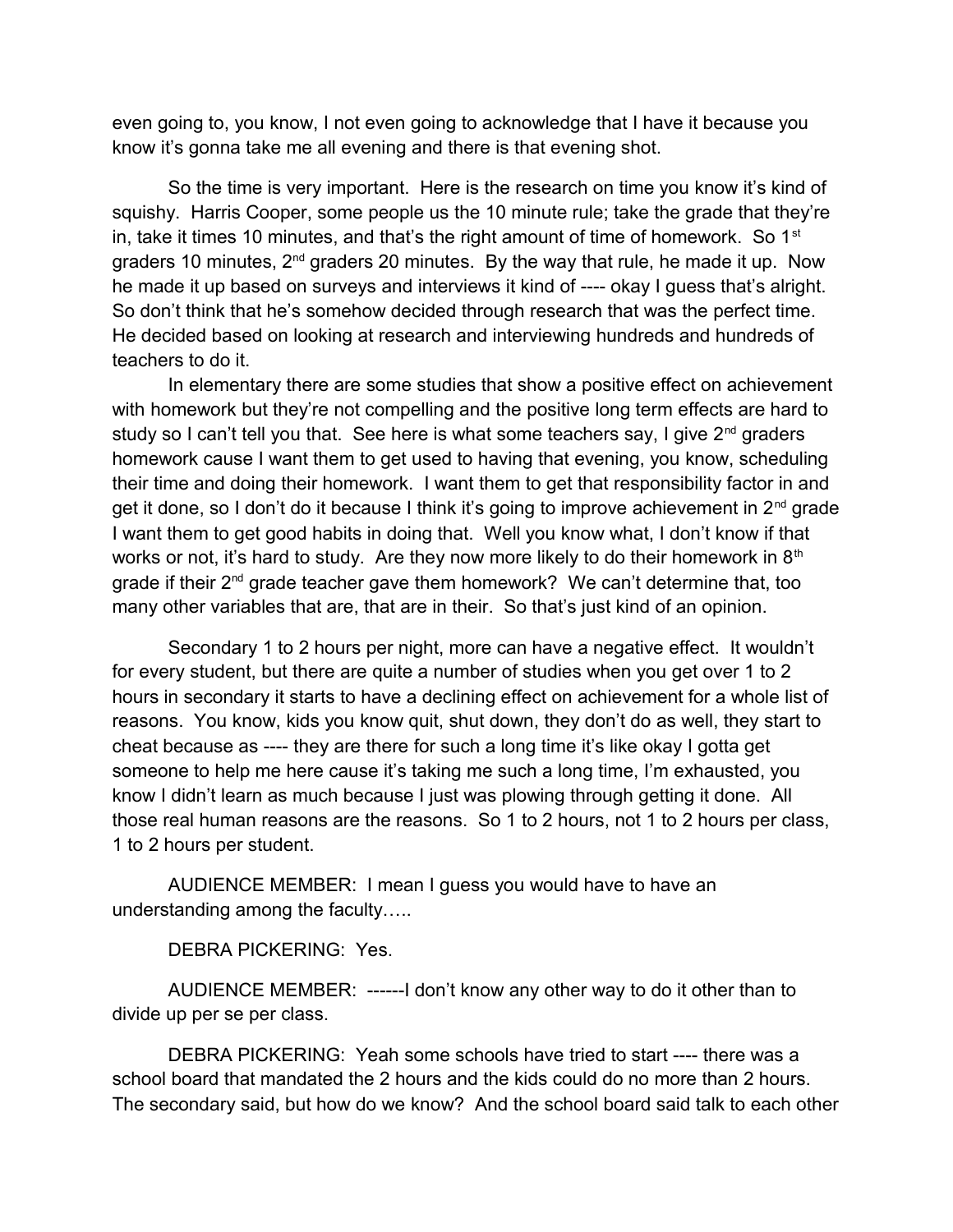come up with a plan would be really good. Things like --- now this isn't perfect, nothings perfect, math and science gets Monday and Tuesday, language arts and social studies gets you know, Tuesday and Thursday and block scheduling kind of affects those kind of things but that's what they're saying. Also if you give kids windows of time and instead of just do it all in one night. Now some people who teach AP look at that and go plttttt yeah right, they've gotta do 4 or 5 hours of homework and all of these, you know yes and no. We could see instances where the teachers who teach AP do not give hours and hours of homework and their kids ---- pass rate on the test is just fine. So it kind of depends on the situation, condition, and it shouldn't be a given. If you're gonna take AP you're gonna have 5 or 6 hours of homework. Many places it is and the kids are willing to do it. Now does it have a positive effect? Jury is starting to be a little questionable on the positive effects of AP so that remains to be seen. Yes?

AUDIENCE MEMBER: On the other side of that I find that special needs students have reading disabilities so 1 or 2 hours is not going to look the same as it does where with 1 or 2 hours  $(27:21)$ .

DEBRA PICKERING: Right, right and it ---- see

AUDIENCE MEMBER: What we have to get into the teacher's mind is okay what \_\_\_\_\_\_ <mark>(27:36)</mark>.

DEBRA PICKERING: Yep. Yeah and the thing is I gave you a math example before but now let me give you a reading example. So a language arts teacher raise their hand and say okay I understand, you're recommendation, let me finish this and I'll go back to that, 1 to 2 hours per night according to Cooper after that the benefit is decreased, 7 to 12 hours per week produced the largest effect size, the positive effect after that so there's several people who say the 1 to 2 hours in there. 12 graders the optimum amount of homework might lay between 1 ½ and 2 ½ but there's no hard and fast rule but you can see the range. So study after study after study kept coming back to that.

Now the recommendations for policy is this. Put time constraints on when you assign homework. So you say just like I did with the second example I said I want you to practice this for 15 minutes. Now what you said is somebody who ---- lets say they have reading processing problems, or they have just pace of reading problems, that kind of thing. Well it's a little harder for language arts people to wrap their heads around how you do this. Cause they said to me what if you want them to read 5 chapters of the novel? Well one kid is gonna take what an hour to read 5 chapters another kid is gonna take him what yeah, long time to read it. They go so Debra, language arts teachers we can't adhere to this. What's the answer to that? Yes.

AUDIENCE MEMBER: What is the skill that you are trying to **ACCOL** (29:14).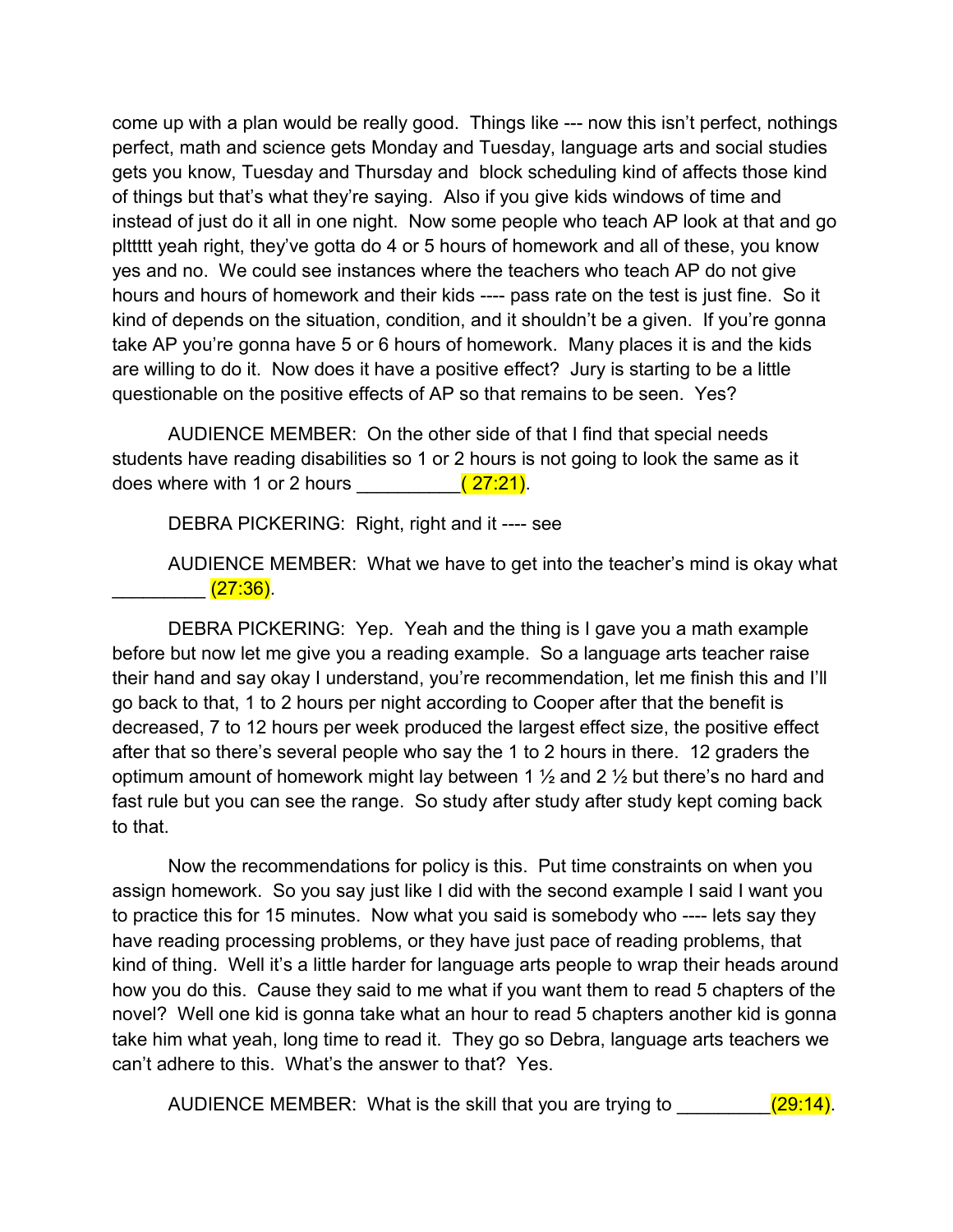DEBRA PICKERIN: Thank you, thank you. It's like --- yeah listen I've had the most contentious arguments with secondary language arts people then anyone else. I mean I got scars from that. They go after me big time, well I was a secondary language arts, yeah, yeah, right here, go ahead. I was a secondary language arts teacher so I'm willing --- I say okay we'll go toe to toe on this one. They have to read 5 chapters of Huckleberry Finn*.* I said well what's the learning goal? They said it's ---- they have to read 5 chapters of Huckleberry Finn*,* nobody needs to read 5 chapters of Huckleberry Finn*.* I'm looking at your curriculum here and nowhere does it say every kid needs to read every work of Huckleberry Finn*.* What are you working on? Well how are they gonna do any of the assignments if they haven't read it. What's your learning goal? If your learning goal is to understand how character traits surface through story you don't have to read Huckleberry Finn to do that. So you know you have to kind of have those conversations about what's the learning goal, what's the learning goal, what's the learning goal, if they need to read that much. Well I'm sorry they don't need to. Now you can imagine that that gets very lively but you have to go back to your curriculum document and say here is the curriculum document. You tell me that a kid is not gonna understand the relationship between plot and character unless they read Huckleberry Finn*.* I'm saying to you, you've just denied this curriculum to a bunch of kids. Some of them can't read Huckleberry Finn some of them won't, that would include me, I hate Huckleberry Finn*,* I have never read it and I was a secondary language arts teacher and I did fine by the way and it's like, what's going on? I hate dialect, that's why, I can't read dialect it just makes me crazy and so you know ---- so they're ---- so to be continued from there.

Now I'm not suggesting you always get into a fight with people but I think you have to at least come back with, what's the learning goal, what's the learning goal, what's the learning goal as a mantra and if you can't tell me what the learning goal is and if the learning goal is about Huckleberry Finn we got a problem. Because for one thing you've just insulted a bunch of kids because they're saying, plttt, I can't do this because I can't or won't be reading you know all of the chapters and now I feel stupid. This is the situation that my son got into when he came home and said they think I'm stupid. Because he had to kind of say, I am not gonna be able to read all those chapters. Could he speak --- could he talk about issues at a very high level of abstraction and critical thinking, oh yes. But he wasn't going to be reading Huckleberry Finn to do it so I said there is another way we can do it. Yes?

AUDIENCE MEMBER: I was going to say, you know, if that is the  $(31:59)$ .

DEBRA PICKERING: Say it again, I'm sorry.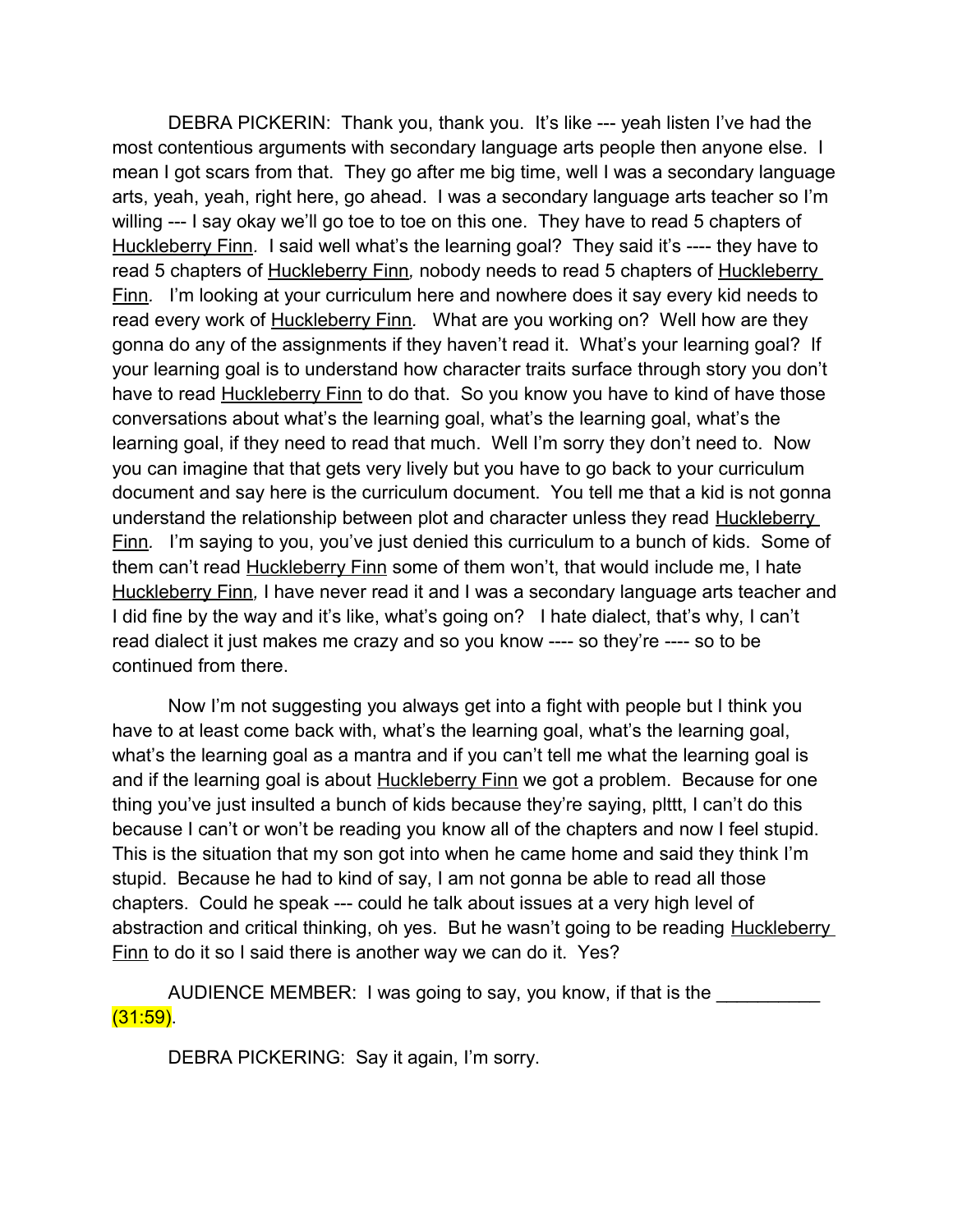AUDIENCE MEMBER: If they put it on an MP3 player and have the kids  $\sim$  (32:02).

DEBRA PICKERING: Yes. Yeah and some of the times they can at least put it on --- sometimes it takes a long time but they can at least listen to it. But if I say they just need to kind of know, you know, about Tom Sawyer and Huckleberry Finn well show the movie, you know. And they ----- I said why do they read *Romeo and Juliet?* Because everyone has to. I said no they don't. Show the movie. They really hate me. I say no I'm not saying never have they read classics. Of course you have em read classics. Of course you expose em to classics. Just because they can't read it from cover to cover doesn't mean you don't expose it. When my son started ---- got ready for his senior year in high school he told me in the middle of the summer, I'm not going back you know. I said excuse me. He said I looked it up you can't make me; you know you can't make me go back. I said good research bad attitude. Now why aren't you going back? Because they just treat me like ----- so he actually finished his senior year on line thank goodness we had that available to us.

One thing I petitioned the school, I said here's what I want to do. He can read fine, he can't read the classics and the processing that it takes and all that. So I said I want to buy the movies on DVD of all the classics in literature. There are beautiful movies done of *a* Tale of Two Cities, Huckleberry Finn*,* The Crucible*,* Scarlet Letter*,* Great Expectations*.* I want him to watch all of those and I'm just gonna talk to him about the story. And they ---- I said here's why. I want him to be a exposed to for just a general understanding of those pieces of literature so that when there are allusions to those he will know. It does not deny him ---- does not tell him he can't read but there are certain things that he can't read in the time ---- and he know that. I got my payoff by the way. Last summer he and I were having a conversation and there was a family we know and the woman had had a baby when she was a teenager and had given the baby up for adoption. And he didn't understand why this woman would not tell her family now that that had happened to her as a teenager. And he said why doesn't she just tell them? And I said and I tried to explain reasons and finally he turned to me and he said, he said, what does she think she was gonna have to wear the scarlet letter. Yes. See that's what I want. I want to know that , that they're exposed to certain things that an educated person --- I mean he can take all that in and he can think at those levels so don't deny access to that kind of thinking.

If you go back to your curriculum you're fine because it says they understand literature and its effect on society's language today. Yeah?

AUDIENCE MEMBER: Don't you find that the biggest stumbling block in working with teachers is getting them to define that clarity or having an understanding and once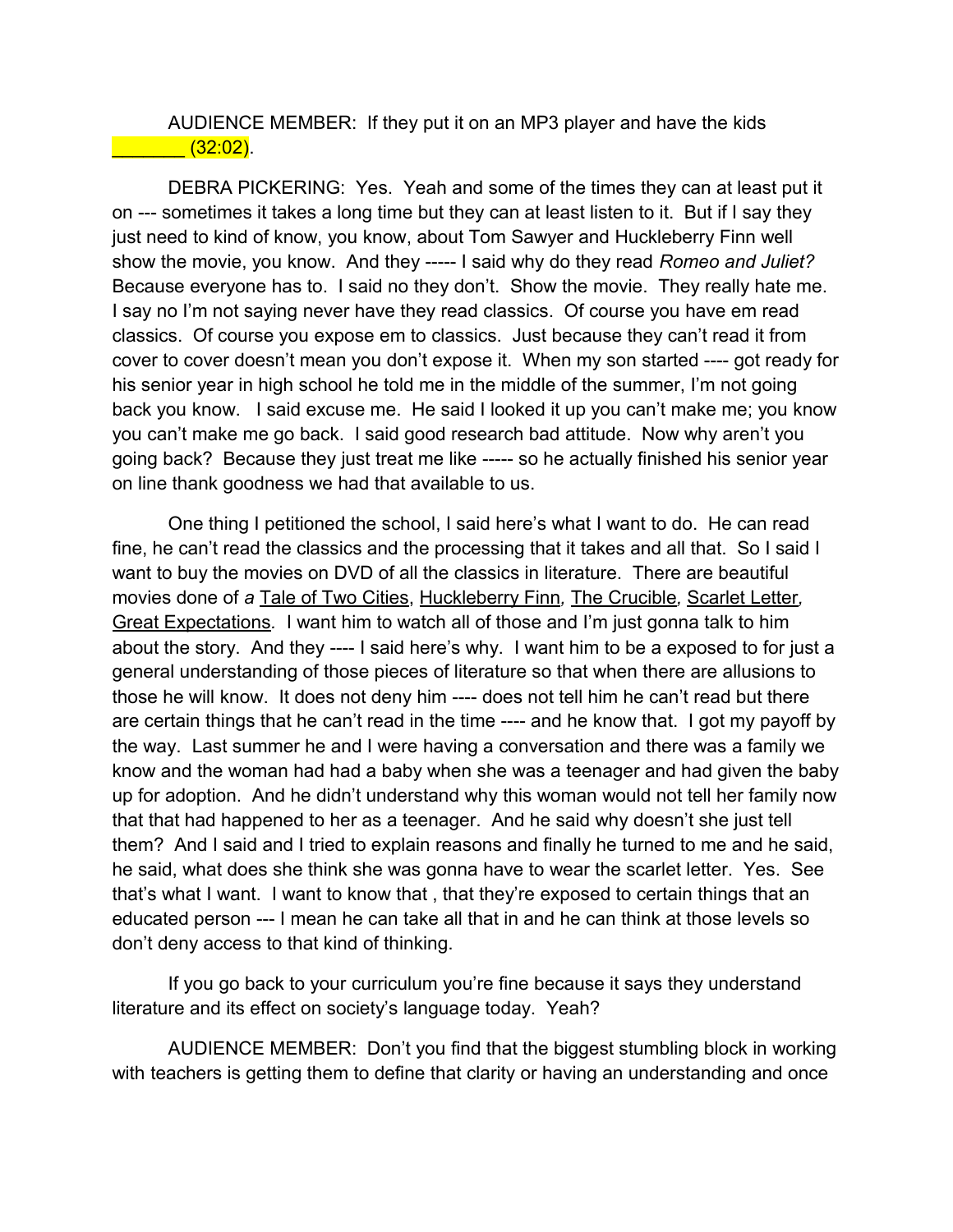that's accomplished then it's pretty much down hill. But until you can overcome that barrier it's next to impossible.

DEBRA PICKERING: Yes, Yes. Yes. And I feel your pain. And we're doing everything we can to try to come back and say what's the learning goal, what's the learning goal, and my message to every single audience when I do the learning goal piece is do not talk to the folks that are supporting your kids with special needs in the resource room. Do not talk to them about the assignments talk to them about the learning goals. Because you have kids doing assignments that are not worth doing and they're not learning what they need to learn so be clear about the learning goal. It makes me sad to go to a resource room and have teachers helping kids do assignments that nobody needs to do. Like make the family tree. You don't need to do that. And cutting things out and putting it together, no. What's the learning goal, what's the learning goal? So if we keep saying it I think people are getting a little more attuned to it and ---- keep --- many a high percentage of kids in resource room, any kind of identified learning disability, a high percentage can achieve all the curriculum goals. They just can't do it with those assignments. So we gotta make sure we are talking about the learning goals, so just fight the good fight is the message there okay.

Also putting time constraints on it is really important. Now some people say well what if it's gonna take kids more time? Then you give them more time at school. You don't say because you struggle we've taken away your time in the evening as well. You just have to rearrange the time in school.

Second thing, the students need to understand and focus on the learning goals for the homework. We've kind of done this one. Avoid assigning homework as a matter of routine is the message we give. Don't assign homework because it's Monday. Home work will be assigned Monday through Thursday, I hate those policies. I hate them. Homework will be assigned when additional study and preparation is needed, now this is over simplification but there are many teachers who do the second. Some say if it's Tuesday you gotta have homework. Others say we have homework when there is a need and it's a clear need and to the extent that I can I'm going to honor the needs that you have that are different from the needs that you have. And if we are in a formative system we will get there. Now some people disagree with that. Just react to that. Do you think there should be a policy that homework you should say the days ahead of time? That homework --- what would be the pros and cons of doing that as opposed to the policy at the school is, teachers decide when homework is needed and then assign homework, not a policy of Monday through Thursday. Just talk at your table for a second. What's your reaction? People have different opinions on that.

What are the pros and cons of saying Monday through Thursday we'll have homework or some go beyond that and say and every weekend and through the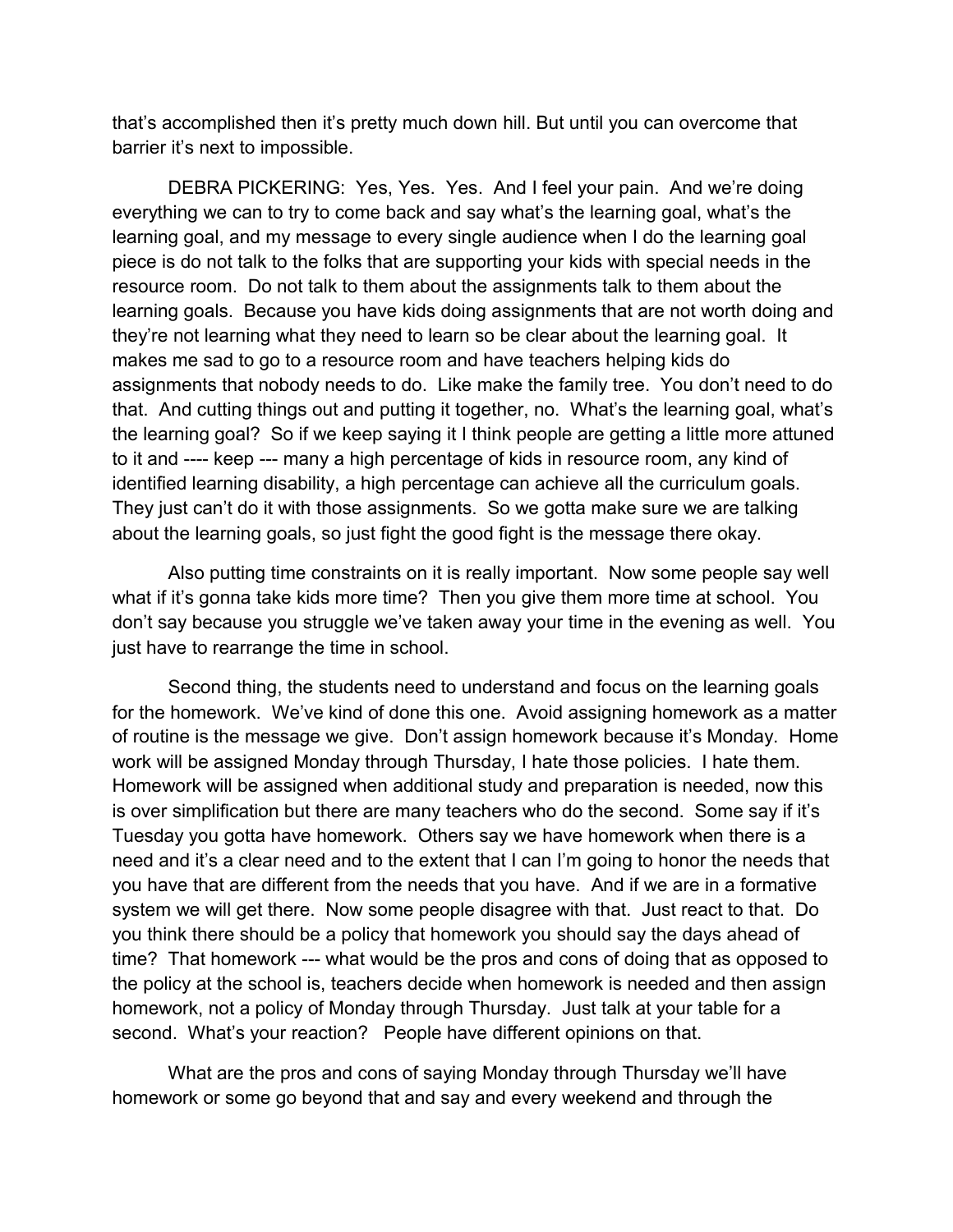holidays and you know all of that as well. What are the pros and cons of having a set policy? Are you for it or agin it?

AUDIENCE MEMBER: (37:55)

DEBRA PICKERING: Go ahead, Joan.

AUDIENCE MEMBER: (38:03.)

DEBRA PICKERING: That's alright, that's okay. Working memory run away now we got you back.

AUDIENCE MEMBER: We didn't so much discuss specifically whether it should be Monday through Thursday. We did have a great conversation about ….

DEBRA PICKERING: Having a policy.

AUDIENCE MEMBER: Right and also about the need for doing some additional work at home and the need for being able to do --- developing skills to structure that so, and time management and so forth.

DEBRA PICKERING: Time management, how to structure, how you need to do additional work at home and all of that. Yes.

AUDIENCE MEMBER: We had that conversation and we also spoke about that we like the fact of knowing when we're not going to have homework; like if you don't have it over weekends or you don't have it over winter break.

DEBRA PICKERING: Yeah, yeah, I mean the --- some policies

AUDIENCE MEMBER: Knowing when you have it is helpful. (38:49)

DEBRA PICKERING: Right, yes.

AUDIENCE MEMBER: And again it's how policy is shared by all the faculty cause if it's we're gonna have homework Monday through Thursday it becomes factory routine meaningless to everyone and then it's homework that just goes in a basket and there is no feedback rather than meaningful …..

DEBRA PICKERING: Right because trying to keep up with feedback on all of those is just ---- is you know, is just overwhelming. And sometimes takes so much class time so we kind of waste some time there. The reason we say is that you don't need ---- don't do it routinely. That's when you get silly homework. That's when you get busy work. That's when you get oh gosh here's your homework real quick tonight and do that. Don't go there. Now a teacher might be a teacher who assigns homework frequently but the policy doesn't say ----- that teacher shouldn't say, Monday through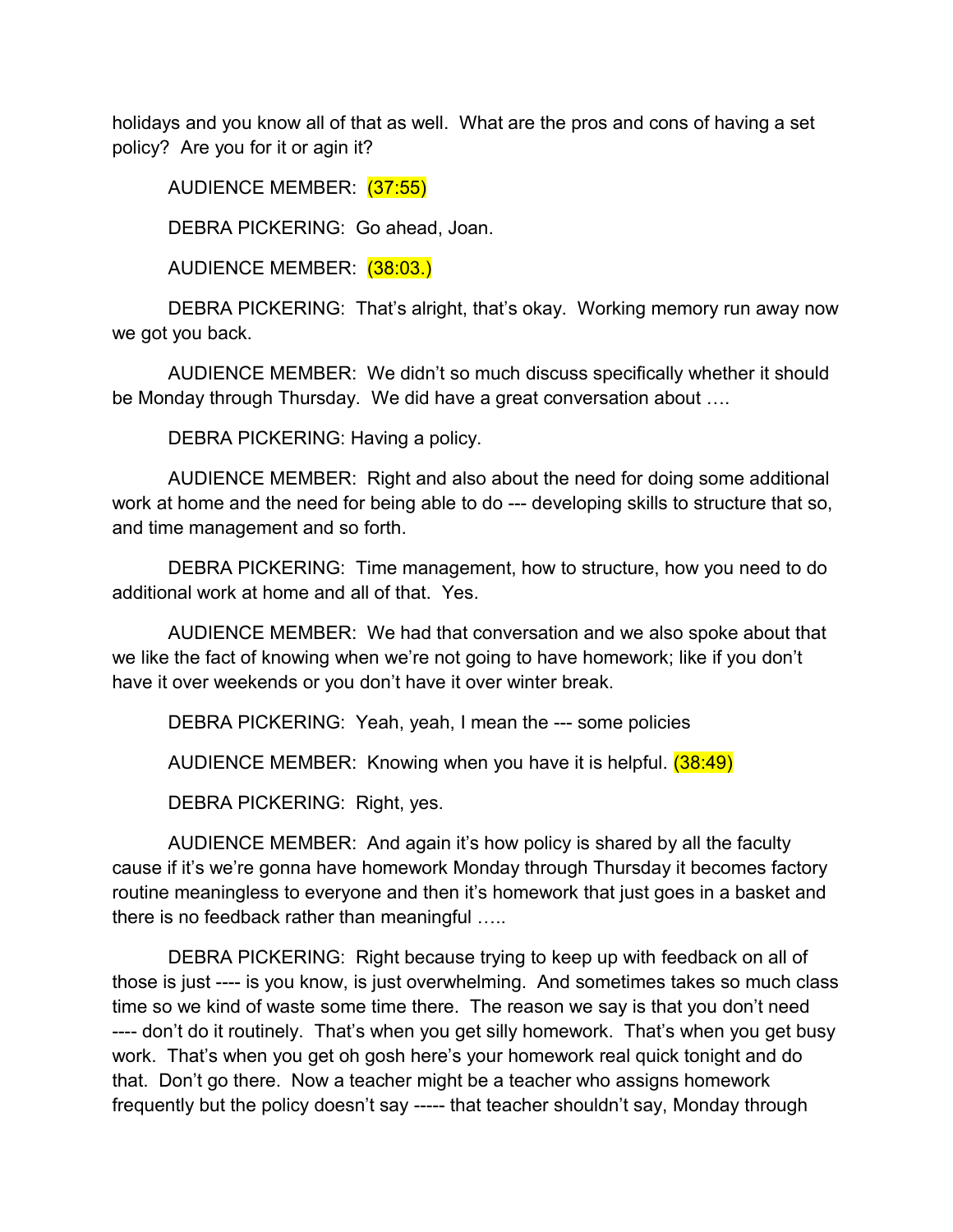Thursday you'll have homework. Now the other kind of the policy that you're gonna have is wait a minute do we all decide whether there should be homework over the winter break or over the spring break or is that individual teacher. Now that's just a philosophical decision.

AUDIENCE MEMBER: I just think when you go directly to policy and those of you that have to work directly with school boards, you probably feel the pain, because that often times becomes a negotiation. And what the final product is, is sometimes often skewed and you know you have to be able to define it just like my comment about the clarity. What is it, what's its purpose? And then how do you negotiate that? Because then it becomes a point of contention like a collective bargaining agreement that well you violated this so I'm gonna file a grievance against you.

DEBRA PICKERING: Right that's when school becomes dysfunctional.

AUDIENCE MEMBER: Right.

DEBRA PICKERING: And it's not in tuned to, in tuned to what kids need. Because kids do not need homework every night. You know, we know that. It can have some benefits but you know for a lot of kids it doesn't help at all. So we've got to be very clear about the ---- about the purpose and the conversations and I'm sorry if you have a conversation that says no we all have to do it and you have to give homework every night. That takes ---- that takes away the roll of the teacher as the one who decides what is going to --- who needs what when.

Now some people say well is that true for reading? No you could say kids I want you to you read every night. Every night, that's not homework you gotta do this and bring it back in. Every night, but be careful, then people say that's why I have them do reading logs. I hated as a parent reading logs, because you know, my son you don't know which one would bring me the sheet all filled out where all the 20 minutes ---- Wednesday, Mon ---- he read for 20 minutes, and I'm looking at it and I go you didn't read for 20 minutes on Wednesday. Yes I did you didn't see me I was down in the basement and ---- na na na ----- I said no you weren't you were --------- yes I did ai yi yi --- I said fine sign it, you know. The thing is because we read a lot at home I felt I would just sign it. I don't know if he read 20 minutes Wednesday night but I know we read every night you know when they go to bed and you know so I'm not gonna worry about it and those are one of one of the things that kills reading. It's like AR points, ohhh you gotta have 30 AR ---- why? That's because --- Kohn is right you can kill the love of reading with these ways. I would do everything possible that I possibly could do to turn kids onto reading. I mean every single strategy that I know to turn kids onto reading, absolutely. But you just got to be careful about this routine thing. Now should kids have homework on holiday, you know, and all that. That's philosophical. I mean I have an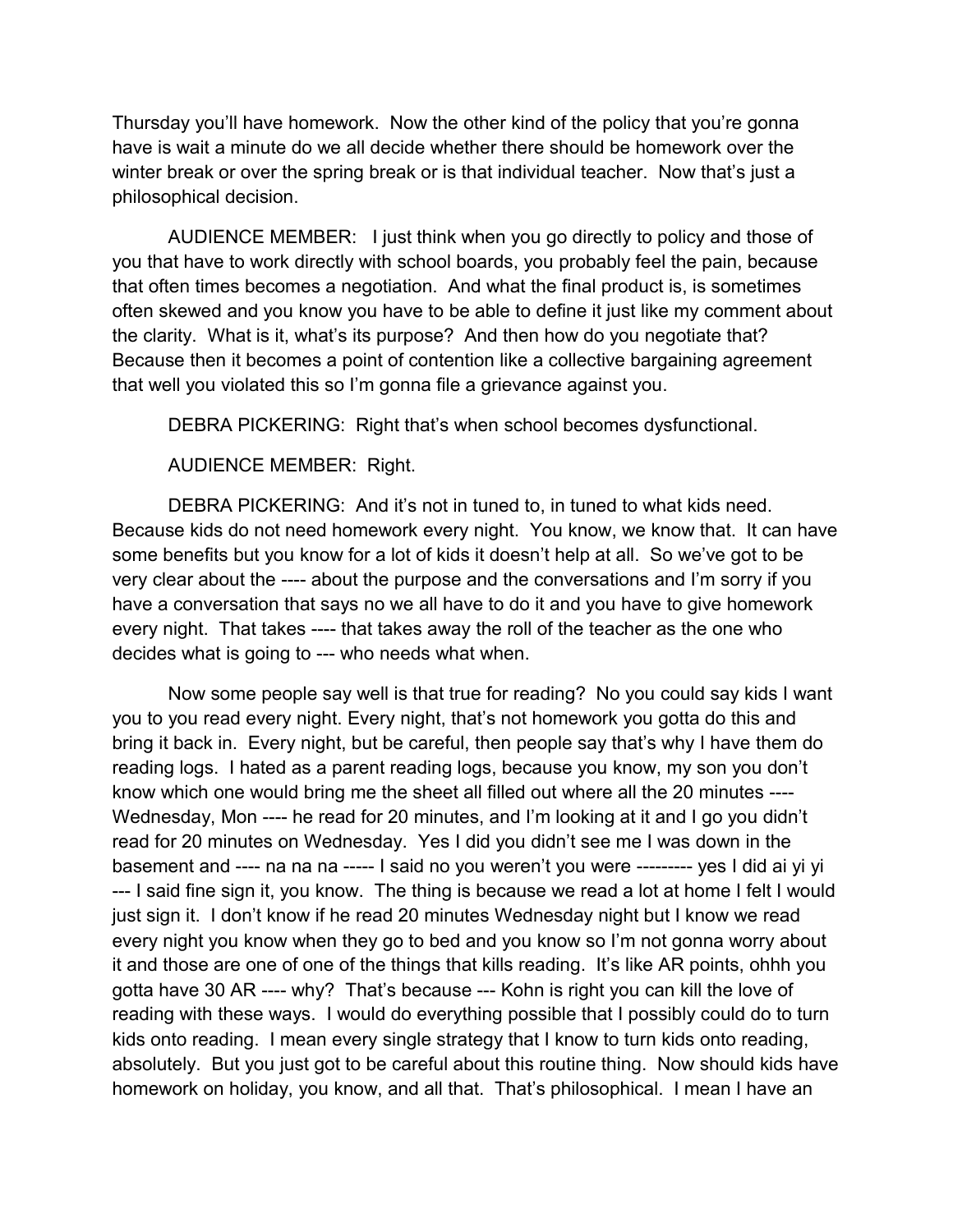opinion, I say no, but ---- or should kids have you have to read books before the year starts you know and do all those things. I was like, you know, for me it's like leave them alone because it's now about the assignment instead of the learning. Well I have to read these because we're gonna have a test on day one of school. Well then it's not about teaching. It's about compliance so we have a problem. So when you look ---- talk to expert teachers, actually the surveys not everyone, say that teachers do not like these routine ---- these policy routines. That they would ---- they rather --- would rather talk to their students about I am here to make sure you learn, we'll decide together what you need as far as home. So expert teachers say they don't like those policy those routines that have to be ---- that you have to give homework Monday through Thursday.

In The Case Against Homework here are some examples that I took and adapted from them, sorry, read them through please and tell me what you think is the problem that the author has had with these homework assignments.

So what's your problem with them? These are some of the examples that they had in, you know, those various books. I always read em and go okay I get their problem. What's the problem? Some of them do feel like punishment but not who's being punished. Some of them they said might just be fine but what's the learning goal? What's the learning goal, what's the learning goal? I mean that is a mantra we have to have.

Here is a recommendation I make to all schools. If you have an assignment notebook, never just tell the kids here's the assignment and the due date. Give them the assignment, the due date, and the learning goal. Every teacher, anyone who signs homework has got to state the learning goal. So that we can then look later and say was this a learning goal that was worth the time of taking away their personal time. And many times those assignments might be just fine given the learning goal but when you don't know what the learning goal is it feels like the assignment. It feels like it's a hoop to jump through. So if you say to kids I'm assigning this because I want you to know more about something, I want you to understand something better, be more skilled at something, then I'm telling them I am out --- looking out for their learning. Now whether it's the right assignment or not is still a question but at least the teacher is saying that. I'm not just assigning you homework because it's Tuesday, I'm assigning you homework because I want you to learn that. So just be clear.

I was working with some middle school teachers and a couple of them were doing this, they had their notebooks set up like this and they said it's wonderful when they assign homework and they don't give the learning goal and some student raises their hand and says what's the learning goal? That's music to your ears for a kid to say that. Now mind you they were just filling out the assignment notebook but at least were talking about learning. Yes?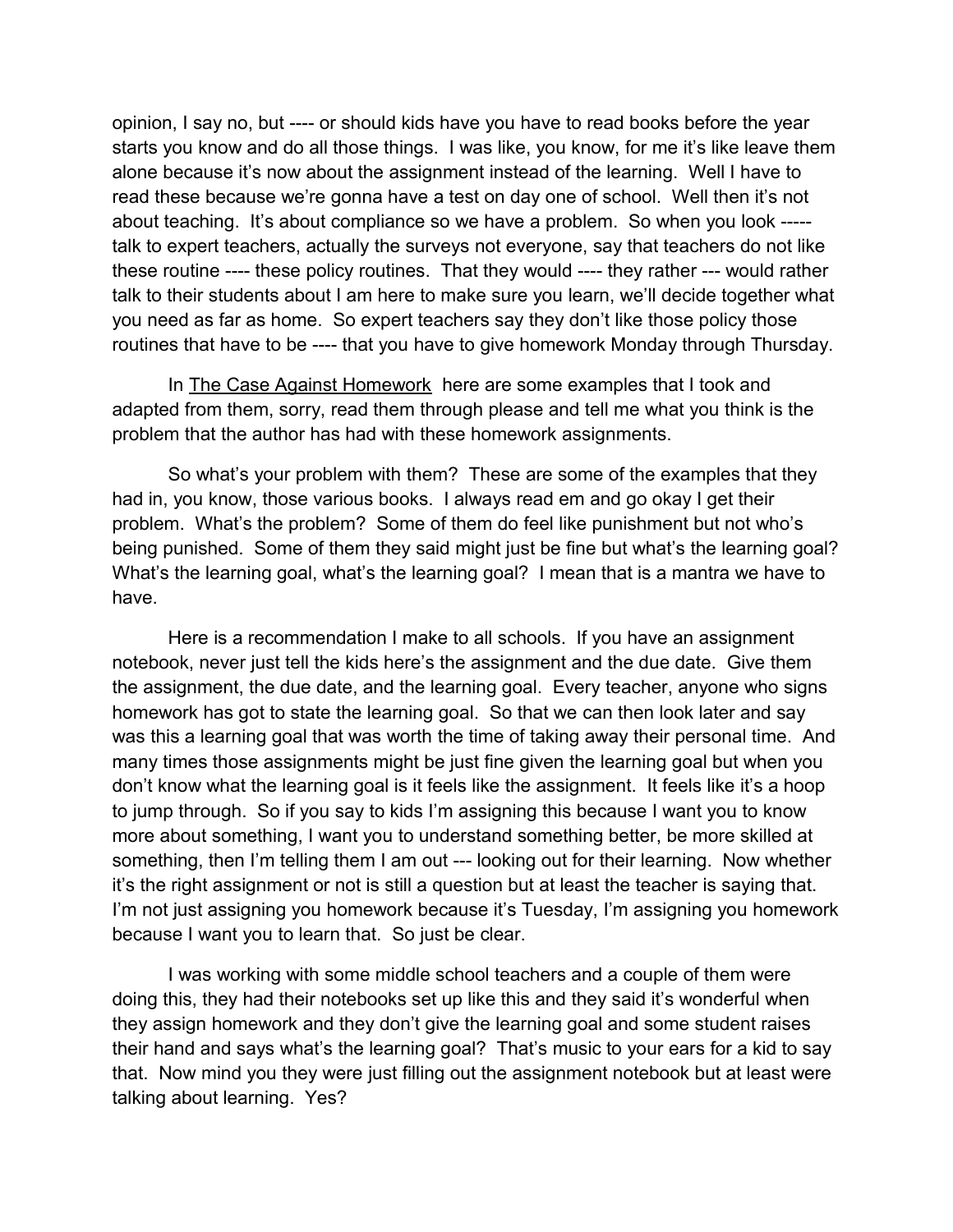AUDIENCE MEMBER: I just want to say my son doesn't even write down the assignment let alone \_\_\_\_\_\_\_\_45:22

DEBRA PICKERING: I know I know. I know they we're all challenged with that but you know what, they actually said that some of the interactions changed when they said cause I want you to learn this. It just felt better than, I'm gonna take your time, I'm in control of you after school as well as school and you may have a son like mine who that's the part he resented is that okay you can control me this 6 ½ hours but then leave me alone. And you know whether that's a good or bad attitude remains to be seen. He is still kind of that way by the way. The jobs he looks for he cannot go for a job where you know they write him up for breaking the rules. He said I'm not doing that, you know if I get the job done that's the job that I want and there's plenty of jobs like that. You get the job done you get it done well and you're okay. Not what you didn't ----- you know, you wore your pants too low or something like that.

So we want to make sure that students need to understand and focus on the learning goals for the homework. So the time and purpose is really pretty simple. Put time constraints on it. By the way the Met Life survey said parent's did say teachers are notoriously wrong about how much time it's gonna take to do something. I mean they were really a lot of parents said that. And it wasn't even a resentful thing it's just they just --- this should take you about 30 minutes ---- going no, no, no, no, no, it takes more than that. So if you put time constraints on it and you are wrong at least you haven't you know beaten them up if you've said and if this takes you more than 30 minutes something's wrong don't do that. Come back and we'll figure out what's wrong. So that's a very honest communication the teacher has with students as opposed to a controlled conversation. Okay. So that's kind of the first section.

Let's go to assignments themselves and the feedback on those assignments. This is sort of a different way to say homework should be designed not just assigned and that, you know, trying to get a little poetry there maybe I don't know. But what we're saying is when you get ready to assign homework you have to say what is the learning goal and what is the best assignment for that? As opposed to oh here's a sheet that's your homework tonight. Just say wait a minute, the teach --- it's cueing the teacher to think through what is the best use of time? Because we get some silly assignments, this is where all three of those books I showed you, especially the people who have the stophomework.com have a valid point. Because they give you some of those things and go, oh why, oh why, oh why? This wasn't designed; it was done because it's always been done. There are certain things that come up in certain areas of the country. In San Antonio I was just there and the kids at a certain grade all get the Alamo project. They have to do a model of the you know --- in Wisconsin it's the leaf/Leif project  $7:31$ , California it's the Mission project. It's in  $4<sup>th</sup>$  grade, the kids all have to build a model of the mission. I mean it's so famous the that you know the sitcom,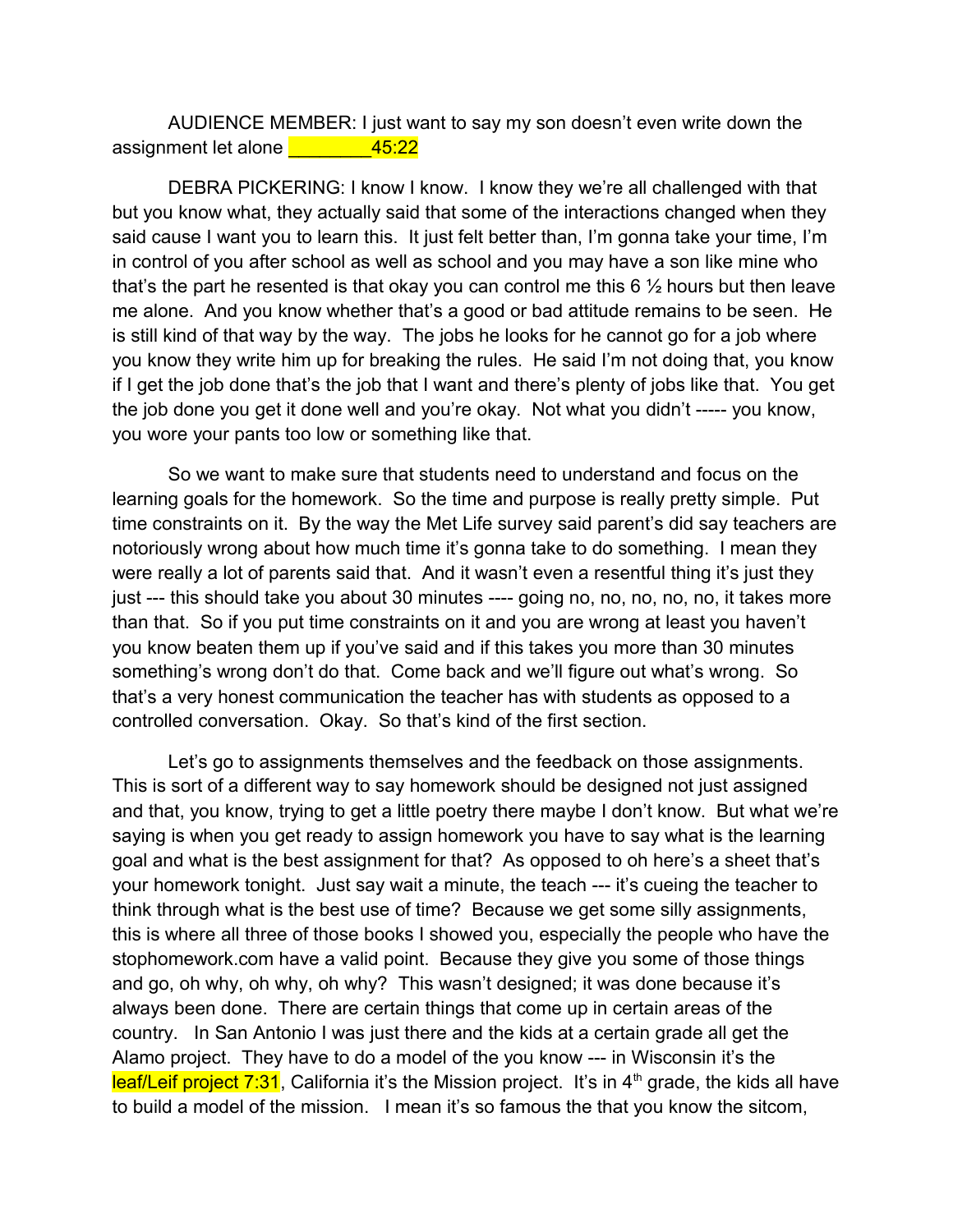*The New Adventures of Old Christine* they did a whole show on her child having to do the Mission project and the mothers in the school would not give her the name of the guy who does everybody's Mission project. So Christine made her son do his own Mission project and he had this pathetic looking thing compared to these works of art. By the way, you can buy Mission projects on EBay. Now these are home projects, they don't do them at school and you kind of think there are whole industries that get built on this. You can make, you know if we quit doing these the economy would go bust. Because there are whole you know, online you know, buy the solar system kit. I just saw on that if Pluto is still in the solar system kit it's on discount. Cause they're not gonna open all of them and take Pluto out.

So yeah it probably looks like I'm picking on elementary school. Hang on. Maybe you've heard of this. Some people usually have. In high school chemistry there is a term that is taught called the mole and kids --- which is a word for  $6.02 \times 10^{23}$ . So October 23<sup>rd</sup> is mole day. Actually the whole week is mole week, it's cute, it's fine. Pi day is March  $14<sup>th</sup>$  yeah that's fine. But this takes it way over to a new homework assignment. Here's one of the homework assignments that is commonly given in this country. The kids have to make a mole from the pattern given. Now there's the pattern. I want you to notice something, we've left chemistry. This is the animal the mole, and they have to cut it out of fabric, sew it, stuff it, sew on the toes and the nose, put it in a costume and I a diorama with a play on the word mole. Like guacamole. The reason I found out about the assignment is because it came home to my house and I said, excuse me. You have to do what? This is the stupidest thing I've ---- I know that wasn't good for me to say but she's my good student. She said, I (squealing) I said okay, okay, okay, fine. Go work on your calculus I'll do the stupid mole. So I did a mole in one. Okay. I did get an "A" I think you should know. I can't tell you how many mothers I've heard who have done the mole project.

I'm spitting nails saying this is home time. This is a homework assignment obviously not at school and what a ridiculous waste of time. This is the silliest --- it has nothing to do with chemistry. I had a high school chemistry teacher say, yeah but it was the first time the kids were excited about high school chemistry. Do you see the problem in that statement? I said you've got to be kidding me. So I went online and some kids actually were saying I love my little mole it's just so cute. You know others said a lot, said, I'm not doing this, this is, this is just ridicu --- this is just insane. I'm not doing it, I'm not doing --- parents on blogs, would someone please tell me what's going on in the school, they have to --- you know, so then I thought I was being a curmudgeon I was just gonna lighten up a little bit and so okay I'll just do it. I was making a mountain out of a mole hill. Sorry I can't stop myself from saying that. Then I saw some pictures of, too late for me, but some mole day projects. This is like *Finding Nemole, Third Party Animole, Marilyn Molero, Moliver Twist, Moleson Twins, Molehamed Ali,*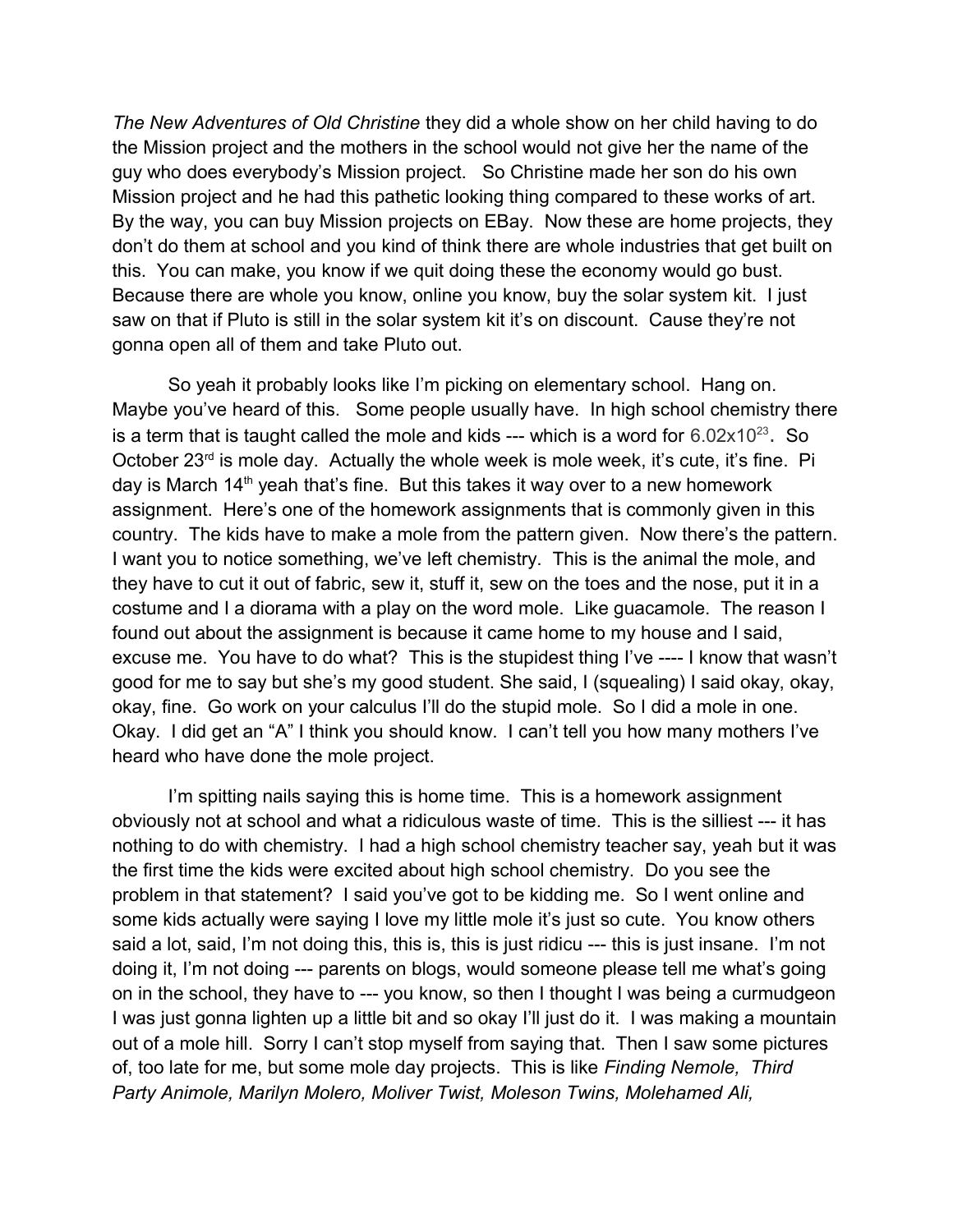*Moleopoly, Molena Lisa, Games of the 28th Moleympiad, Cirque du Molei, Moleby Dick, Remember the Alamole, Mole Train, and Moletov Cocktail,* yeah this kid was followed for the next two weeks I guarantee it.

Yeah I just --- you know I'm not against creativity, I'm not, I think it's great. But there are a lot of places this is one of the chemistry grades. There are --- one -- several places I read, you could take your grade on the mole and use it to replace any chemistry test. So if you failed a chemistry test but you got an "A" on the mole just say okay you know forget that. I don't know.

You don't have to abandon the learning goals to be creative, there are really many creative things you can do. I love these books for this guy Joe Schwarcz who make chemistry fun, he talks about all kinds of things like why do socks stink? And you know why do Oreo cookies not crumble in milk and what's the chemistry behind you know --- that kind of thing. It's very --- they're very clever, very clever. So I'm not against having fun but come on. I mean when you look at the list of projects --- when someone was doing a list of projects for um, what was the *Lord of the Flies* and the kids could choose, they could do a collage, you know of what it would be like on *Lord of the Flies, or write a different ending and write in the style of William Golding you know. It's* like, I'm a kid, I go home, what am I gonna do? I can write like William Golding or make a collage. What should I do? Make a collage, yeah. I say what is that? So I think we have to, to use these conversations to have collegial conversations about what's worth doing. And everyone is got to be collegial enough to say, why again are you having them do that? I've had people beat me up for exposing the mole project and you don't like that --- oh they just have fun --- you don't…. I said stop it, go online, just listen it to what there are saying. It's like, no that one project is not going to kill them but now multiply that times a whole bunch and now you've got ---- what are we doing here except getting points in school? So what we talk about projects by the way, I always crack up when I hear some of these. You know something is wrong when you hear a kid say I'm sorry I can't come out and play right now I have to help my dad with my science project. Or mom you got an "A". I've heard that, you know fairly frequently. Or hello *Jones Crafts* do you have Styrofoam balls in the shapes and sizes of all the planets, here is the key question, how late are you open? Or a parent who says here's my volcano son, it was your grandfathers too, he would be proud and it's a guaranteed "A".

So of course I'm making a point, you know, just beating things up a little bit. But homework should be designed to enhance the learning of an essential learning goals. Don't say I know the learning goal and it's, you know, ---- say okay the homework is they're supposed to memorize all these capitals ---- well first of all somebody just say, is that an important learning goal? Now you might say yes, so okay but make sure somebody asks the questions. Make sure somebody asks is it that important for them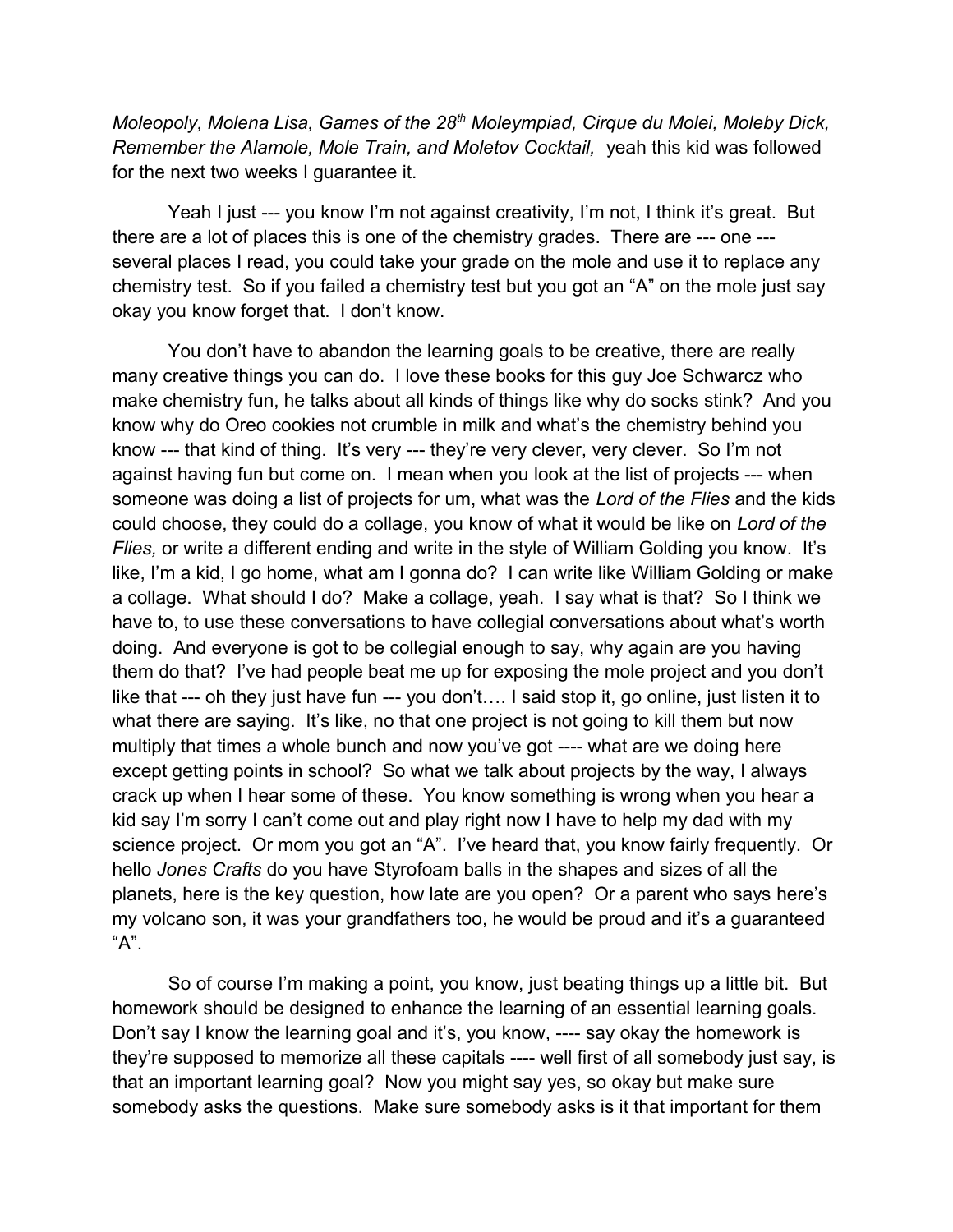to know this, you know how many different you know, do you, do we really have to write our name in cuneiform or hieroglyphics and color it. I don't --- you say well they --- you know there learning goal is to know hieroglyphics alphabet or whatever, you know, come on. Is that essential learning goal? I think someone needs to challenge that. They need to color the maps. Well is that the best learning goal for --- is that the best activity for your learning goal. So you got have that conversation. We've all done it, if anybody in here says you've never given an assignment that's not worth it, you're in deep denial. We've all done it. I have. I think some of the projects and go oh I'm sorry, I would like to ---- do you ever want to call up the kids you taught your  $1<sup>st</sup>$  or  $2<sup>nd</sup>$  year and say I'm really sorry. Come back we'll go over that again a little differently.

So you just, just get better and just have conversations with your colleagues is what this whole thing is all about. Homework assignments should be appropriate for the learning goal being addressed. So preparation/elaboration, and practice are two major things. So you say what is the purpose of the learning goal and you said is it practice or is it assessment? I'm gonna – the short answer is it never should be used as an assessment and I'll revisit that in a minute. Never should be used as an assessment. It should not be used as a score to tell you whether they have achieved the learning goal. It is preparation, some elaboration to get the thinking going, or its practice. Those are the purposes of homework.

So when you have terms and details and organizing ideas and you want to increase students understanding, sometimes it's preparation/elaboration. It might be I want you to read this and be able to start talking about you know this as we get into a new unit. When a skill is in processes often it's practice. It could also be a challenging context so they understand the skill better but the homework the major thing we're going after is preparation/elaboration and practice. So I'm starting my mythology unit tomorrow, I want you to generate on this graphic organizer what you know about the gods, the three gods I give you and I'm gonna fill in some and see what you could do. Can you see I'm just kind of get their minds and get their prior knowledge out. Or we were talking about you know some possible weakness of these gods could you think of some others tonight and be ready to start there tomorrow. Not go home and learn it. It is preparation or elaboration.

The other thing is practice. Massed and distributed practice. When you learn a new skill you need to do short practices several times in a row. Then space them out a little bit. That's the purpose of homework. It can really help kids get the skill in their heads so they would know it in a year. You see in order for a, for a skill to actually be internalized you have to have massed and distributed practice so several days in a row, wait, then a week out, then two weeks out when other things are going on then it keeps coming back. That way kids will maybe know that in a year. So those are the things we need to understand.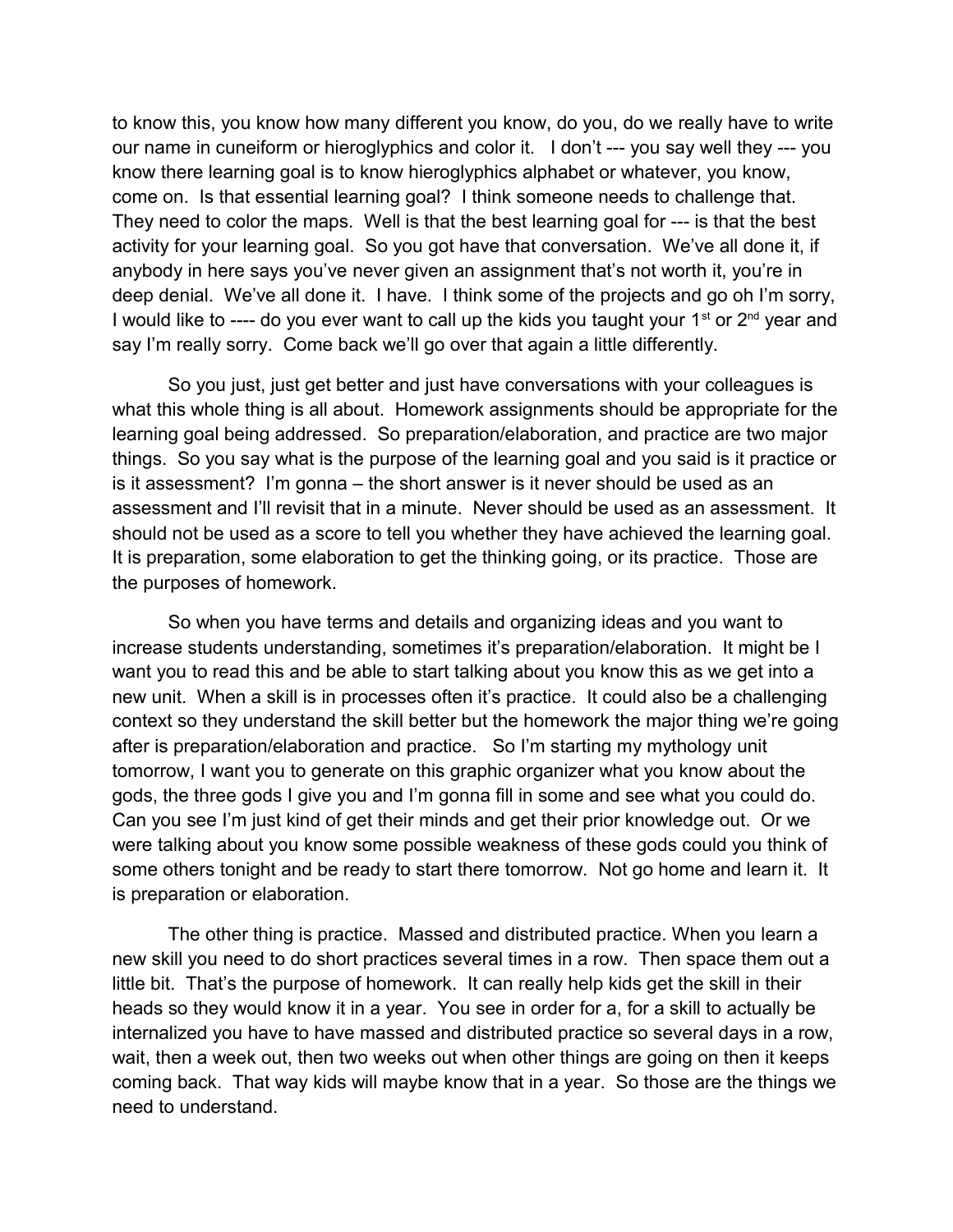Another thing, elaboration, are you familiar with Cornell notes? It's kind of the format I use for the handout here. Where kids put class notes in one side and then on the other side usually a smaller column they have questions or nonlinguistic representations or cues or reminders. One of the things that I know that --- then they have to do a page summary. I know several teachers, this is very effective. Kids take notes in class, and um they take notes over here. Their homework often is this part right here. Take your notes and kind of generate some cues or questions, generate the summary, see what you said, there is a teacher that's very, very, well respected at a high school. I was talking to the kids and they talked about him with such glowing terms. I said tell me how he deals with homework. They say we take our notes and every night we just know what our homework is. It's to go over the left hand column fill that out, at the bottom and when he starts class the next day he is saying when you were doing that last night what questions or confusions were you --- because what happens kids look at their notes and go whoa, I don't remember even writing this. What was going on? They clear up confusions, he asks a few kind of questions about it and then they move on.

You mean it's just, it's just elaboration. It's just going a little further with what you learned. And it takes kids about 10 or 15 minutes they said. It's fine. You're ready for class the next day and it just sets you up for success. So the homework is this left hand column. So and example might be on the right hand side there are some math problems that he has done or some notes given and again the summary page --- part and then the kind of questions and little brief statements and terms on the left hand side. This is elaboration. So preparation/elaboration and then practice are the others.

Finally feedback should be timely and specific enough to help students understand the extent to which their work contributed to the achievement of clearly identified learning goals. We know this about feedback, feedback, feedback, feedback. Now this is kind of a tough one sometimes. Feedback can come in all kinds of different ways, whole class, small group, one on one, correct answer sample, oral, written, there's just somehow the student needs to know how they did on the homework. Let me skip this I might come back to this.

When we talk about giving homework in a timely manner that means if I did homework on Monday and it's due Tuesday I need to get feedback right then. I need to get feedback about how I'm doing on that. And that again sometimes is difficult but you could do it in small groups or whatever. What are some of the other challenges of getting the kids timely feedback on their homework? Just discuss that at your table for a second. What do you see is the other challenges of making sure --- cause it's easy for me to say kids need home ---- feedback as soon as possible to see if they're getting --- if there are correct. If they're moving in the right direction. What are some of the challenges for teachers to make sure this happens just share at your table for a second.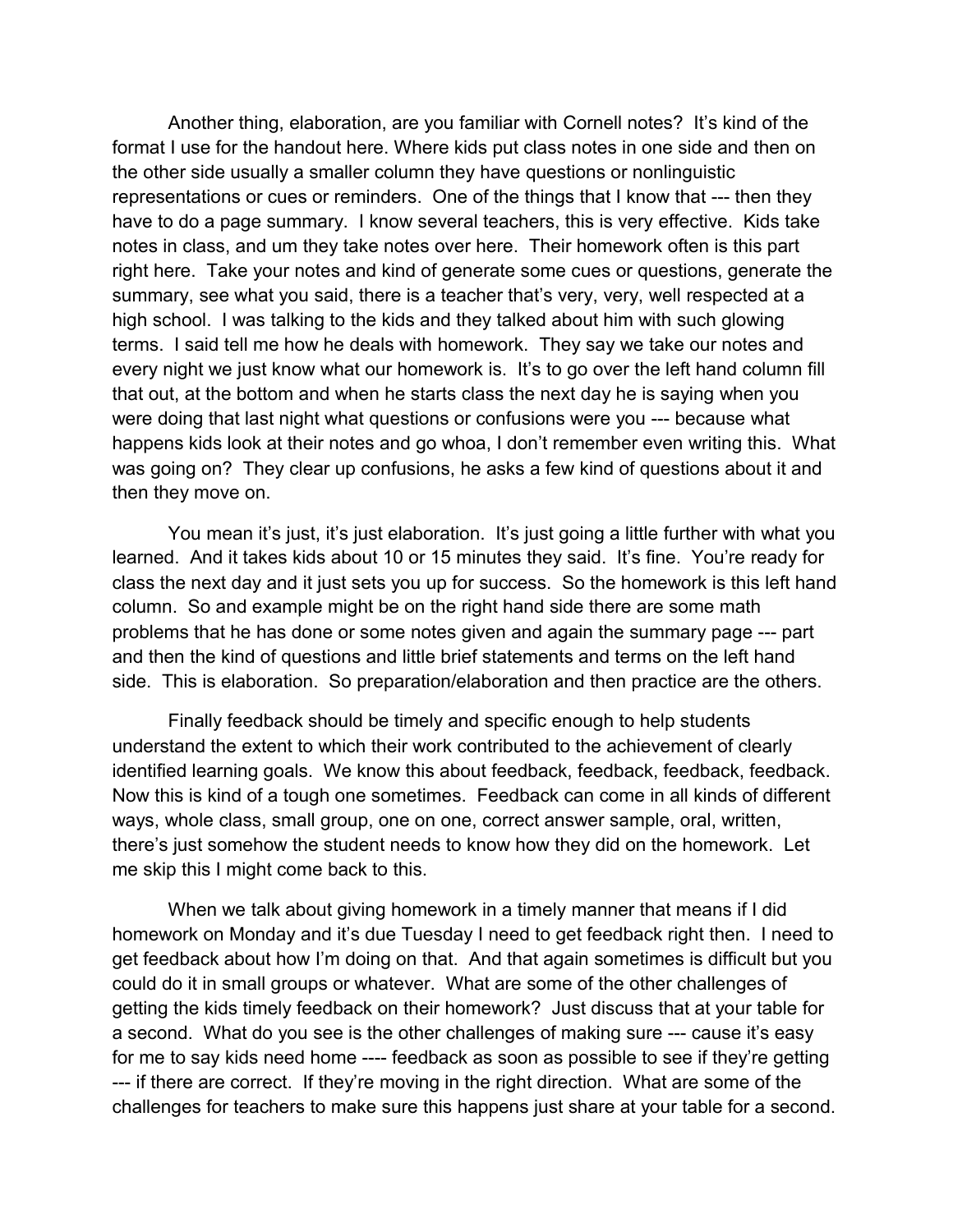Let's talk about some of the challenges of, of, of make sure that kids get feedback on their homework. Table leaders give me one; give me one, thank you.

AUDIENCE MEMBER: Time.

DEBRA PICKERING: The time. Say more about that.

AUDIENCE MEMBER: Well you know I have 130 students between 6 classes.

DEBRA PICKERING: You have 139 students, over 6 classes.

AUDIENCE MEMBER: And so if I'm collecting homework which I rarely do…

DEBRA PICKERING: If you collect homework? Yeah.

AUDIENCE MEMBER: If I collect it the ability to look at all 130 students …

DEBRA PICKERING: 130 students. Yeah.

AUDIENCE MEMBER: Specifically like that's student is lacking and be able to I you know provide direction for that specific student, I mean there is…

DEBRA PICKERING: Yeah, Yeah, you can't do it.

AUDIENCE MEMBER: I have a 42 minutes prep period ----- softball, baseball-----.

DEBRA PICKERING: Right and you have a life hopefully besides --- you try. But if you're trying to come back and do homework there are certain --- if you want to take them and grade them and give them back later, here is, here is the key. If you have to wait for I don't know a week before they get em all back. Just know this. It's not going to be a very powerful learning experience for a lot of students. Just know that. Now here is the, the logical conclusion. If I can't get the papers back to them in a timely way and know what they needed. What should I therefore maybe consider?

AUDIENCE MEMBER: (1:04:18)

DEBRA PICKERING: You have to change the assignment you say don't collect it very often. I think when you know collecting it and giving it back --- if you know that's not gonna be a good learning experience then we can't take their time from them and to do it. Now there is another --- I'm sure you do it other ways too. That's where kids interact in small groups. That's where you provide kids even something like read this paragraph up on the screen and compare it to the paragraph you have and be able to tell me randomly when I call on you to say what are the, what are the things you need to work on and fill out what you need to work on. They're all those ways to do it. If it's --- if you're determined to collect homework and some teachers are, determined to collect it,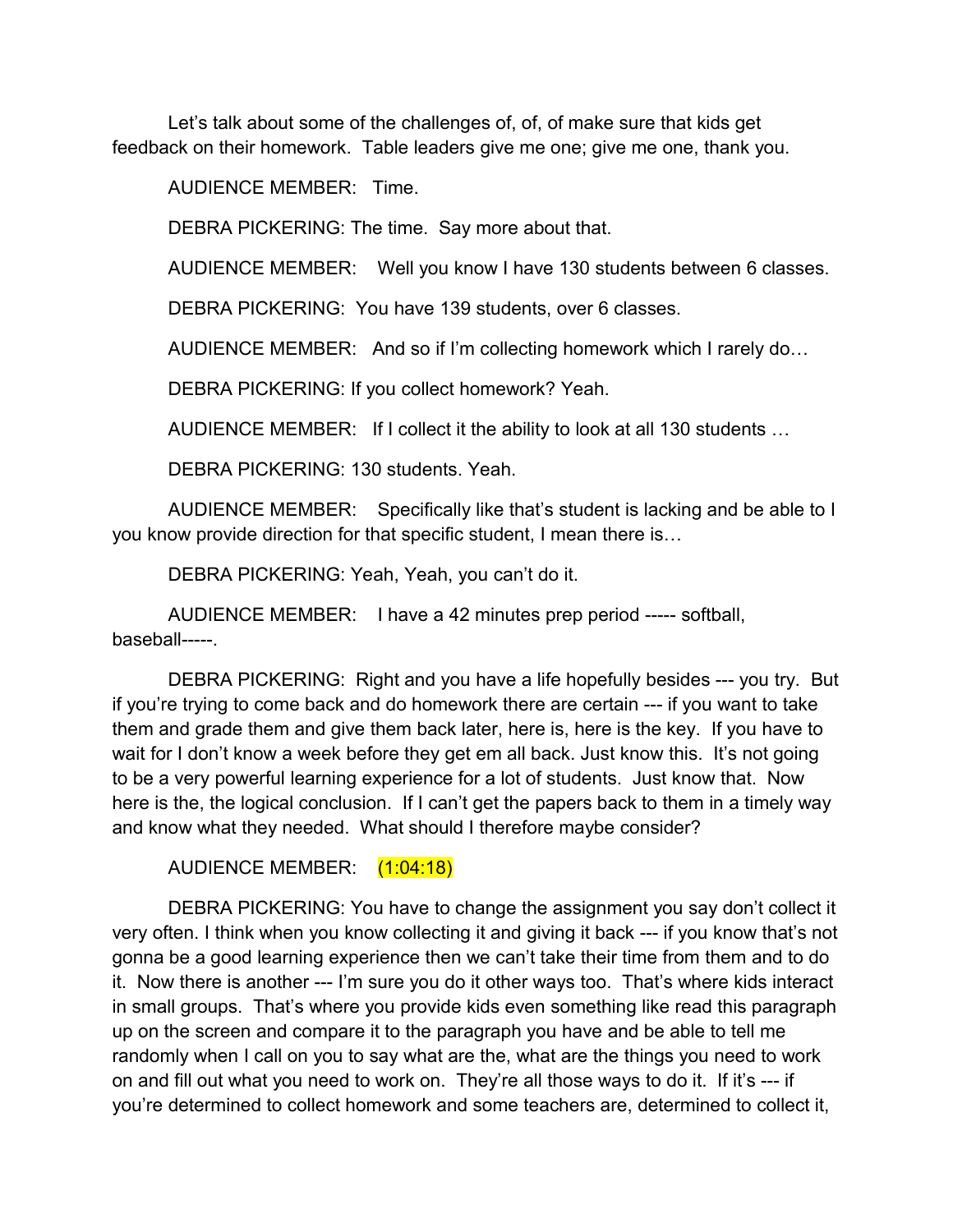grade it, and give it back and several days pass just know you have missed a big learning opportunity and you've worked really hard --- in taking your own time.

What are other challenges? Providing feedback. Yes.

AUDIENCE MEMBER: This isn't a challenge but I think that ….

DEBRA PICKERING: Hold on just a second. We're gonna give you a mic. Because there are some other people watching.

AUDIENCE MEMBER: I just think a piece that we're missing under policy is that we're not teaching kids that homework is a time for reflection. It's like the concept of ownership. We own the content; we own what we're teaching. If we can get kids to realize that, even if they take 5 minutes to think about what they learned in science today. Did they get it, did they not get it? What questions do they have? What questions do they need answered. I just --- I think we're missing a big piece there as far as give --- empowering kids to take ownership of that.

DEBRA PICKERING: Yes, yes. Okay continue this conversation with me. I'm gonna be --- I'm not gonna believe necessarily what I am saying but let's continue the conversation. That's *Pollyanna* a lot of kids if I just say go over and look at what you've learned and what you didn't learn they're not gonna do it.

AUDIENCE MEMBER: Right. I agree with you.

DEBRA PICKERING: The only way is I, is I have to give em an assignment and they have to --- and I have to put it in the grade book or won't do it. What's your answer to that?

AUDIENCE MEMBER: Well like I was saying we have a teacher in our school this year that started something new with homework. She assigns homework well aware that some students don't do it just because ….

DEBRA PICKERING: Yeah. Let's acknowledge that.

AUDIENCE MEMBER: She acknowledges that. When they come in, in the morning they have --- they, she has a sign up. Make your decision, you either go to the right side, you did your homework, you felt pretty good about it. She has the answer keys there and they self correct their homework, correct errors or whatever and then they move on to some challenge thing. Okay if you go to the left side of the room she is there with a little mini lesson, she ---- the kids did not feel good about what they did, they got home and realized they didn't get it, she's just seeing such a change in kids …

DEBRA PICKERING: Alright let me continue, but I'm gonna have some kids that are always gonna be on the left side of the room.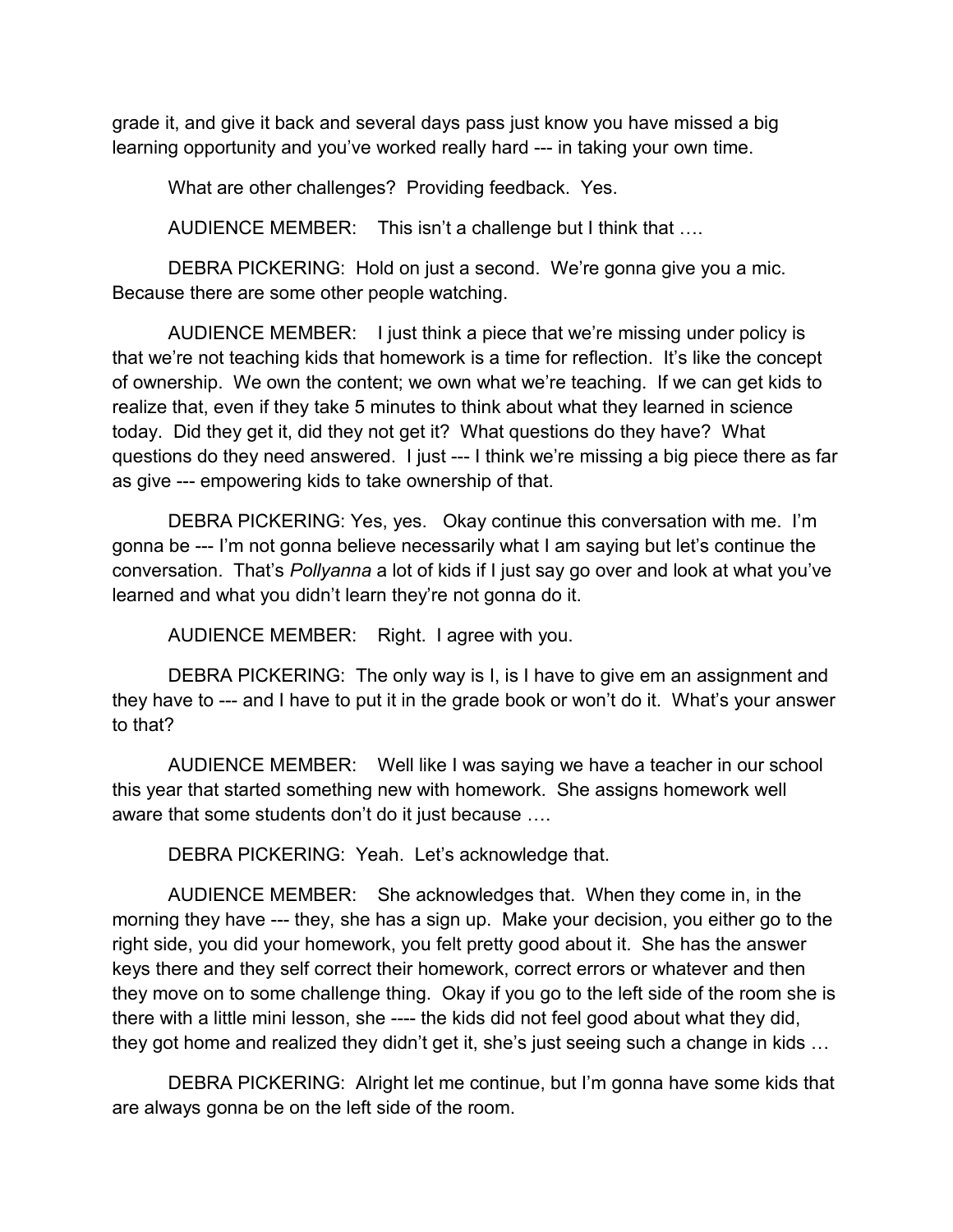AUDIENCE MEMBER: But she said at least they're at least they're getting some additional practice.

DEBRA PICKERING: Thank you. Thank you. Because there – you only control what you could control. What I can control is --- I'm sorry if you didn't do the homework you don't get to learn that --- that's just malpractice. What you have to say is ---

AUDIENCE MEMBER: What am I gonna do about it.

DEBRA PICKERING: After awhile I might notice that Joan's always in the group that didn't get it, there might be a pattern that I want to you know call home and say if there something going on or you know sit down with Joan, what's going on? And Joan says I never understand a thing you say. I say well maybe if you would quit you know texting during --- that would be better. So we can have that conversation but see what you described is a very honest communication with kids. I want you to give it a shot and I'm here for you if it didn't work for you. So I'm good to go. Very nice. Thank you for sharing that. That, that's --- and I bet that teacher if that teacher were here would say, I think I interrupted you, you said, she said she is starting to see a difference. What is she seeing?

AUDIENCE MEMBER: Well she is seeing kids see the reason for doing the homework more.

DEBRA PICKERING: Kids see the reason for doing the homework more because she is

AUDIENCE MEMBER: And they are trying to get to the right side of the room.

DEBRA PICKERING: Yeah she is not saying you're the bad kids and you're the good kids and you get to just play games and go out to extra recess, you guys don't get recess. You know so it's a punishment – no it's like I'm here cause I want you to learn this.

AUDIENCE MEMBER: She has one boy who said to her in that conversation about why do you never do your homework? He said I don't get it you talk too fast…

DEBRA PICKERING: Yeah the one boy said to her you talk too fast, that's why I don't do it. I so get that and what you can say then as a teacher say let's figure out how we can help. I'm going to put a little I-Touch in my pocket and record everything and put it on mine and you are going to be able to see it or you're gonna sit with someone, or I'm going to provide you the notes, so that I don't want to spend time writing notes I want you to spend time, you know, actually listening to it. Someone will say, "Well that's not fair!" Goh, guh, stop it! Sorry?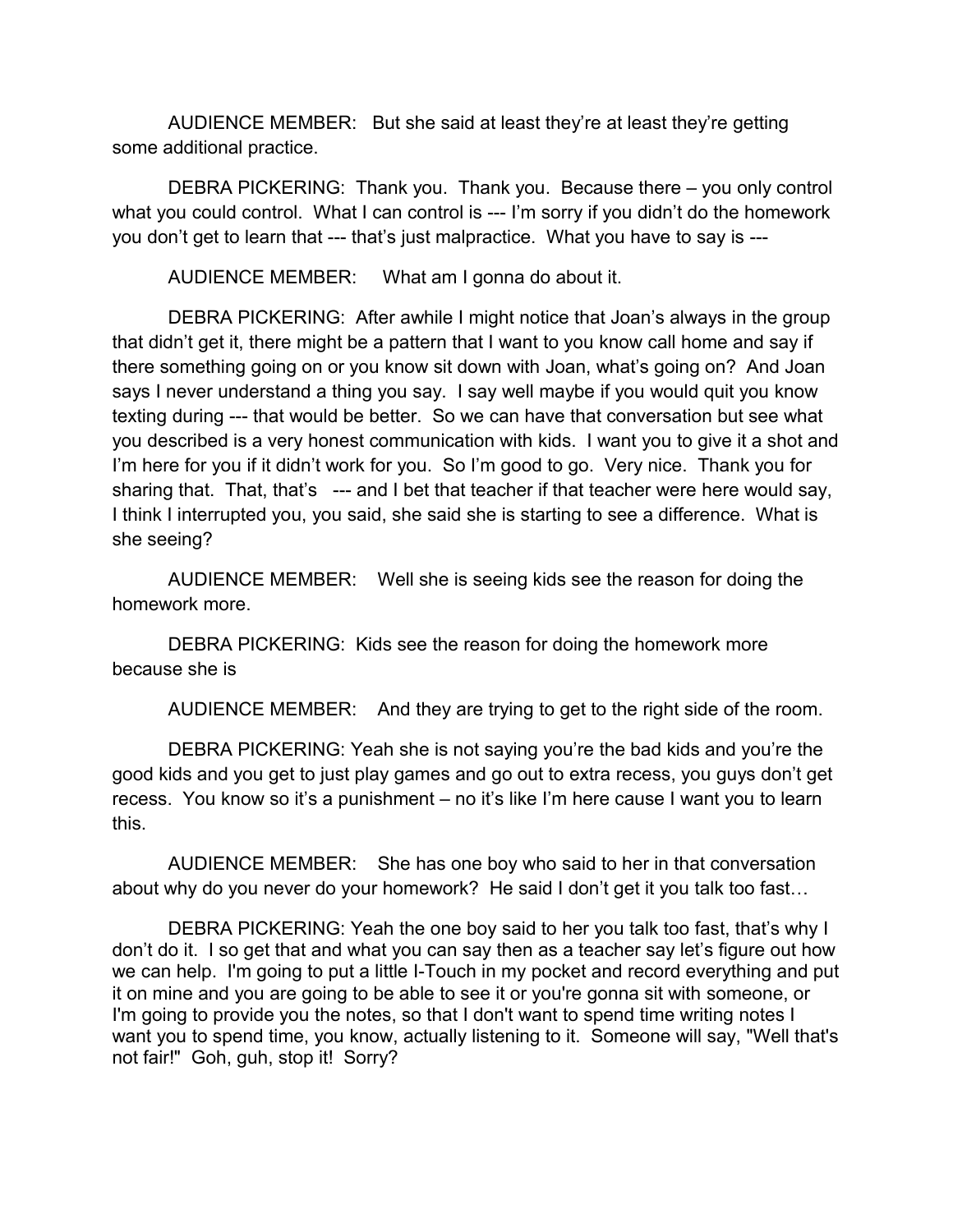AUDIENCE MEMBER:

DEBRA PICKERING: She could reflect him to slow down especially if she gets feedback a lot. For some of us it's really hard to slow down, that would be me. Yeah. That kind of reminds me of this, a lot of times this conversation comes up, what about homework packets? So, read this. Now, I think you're trying to say, the teachers who do this, are trying to say, "Look, I know some evenings are busier than other evenings, so I'm gonna give you this whole packet to do." What's the problem with this?

AUDIENCE MEMBER: Time management.

DEBRA PICKERING: Time management, but also less of the parents do that. The feedback's gonna come way too faraway. I mean the feedback for what they did on Monday and Tuesday probably is not going to come until a week later, yeah.

AUDIENCE MEMBER: I get this from my own kids for spelling tests and if they already got 100% on their spelling test, why are we doing this?

DEBRA PICKERING: Why are we doing the spelling packet?

AUDIENCE MEMBER: How do we get the feedback on how well they really do. When they take the test,  $\frac{1.10:27}{2.20}$ 

DEBRA PICKERING: Right! So the feedback on the spelling packet was the test, but they already got the words so now we can say that this list doesn't make any sense, their right! It's just that we have to have to have those conversations among colleagues and say, stop it! It's not okay to do stuff like that. You could actually do it this way.

So, what this says is okay you have a packet. So that you can, cause Wednesday nights you have church and soccer practice and piano lessens and game night with grandma and grandpa, you now, so I get that. So I'm going give you the packet; however, you need to know that the morning after that day's assignment you're going to get feedback on it. So at least I can try to get it closer to the actual act and really homework is done for preparation or elaboration or practice this probably won't even come up that much, but at least you can help students schedule themselves a little bit, okay? Does that make some sense? So, some of these things work better in the name of feedback. Try to get the feedback to them back as soon as possible.

Let's talk about accountability and parent involvement. We'll do this piece and I'm gonna kind of pause and let you so decide what are the issues would actually address in a policy if you were king or queen for the day, okay? So you get to be in charge. Let's talk about accountability and parent involvement. Here is a valid concern. Parents might use homework as a vehicle for teaching responsibility, but don't count on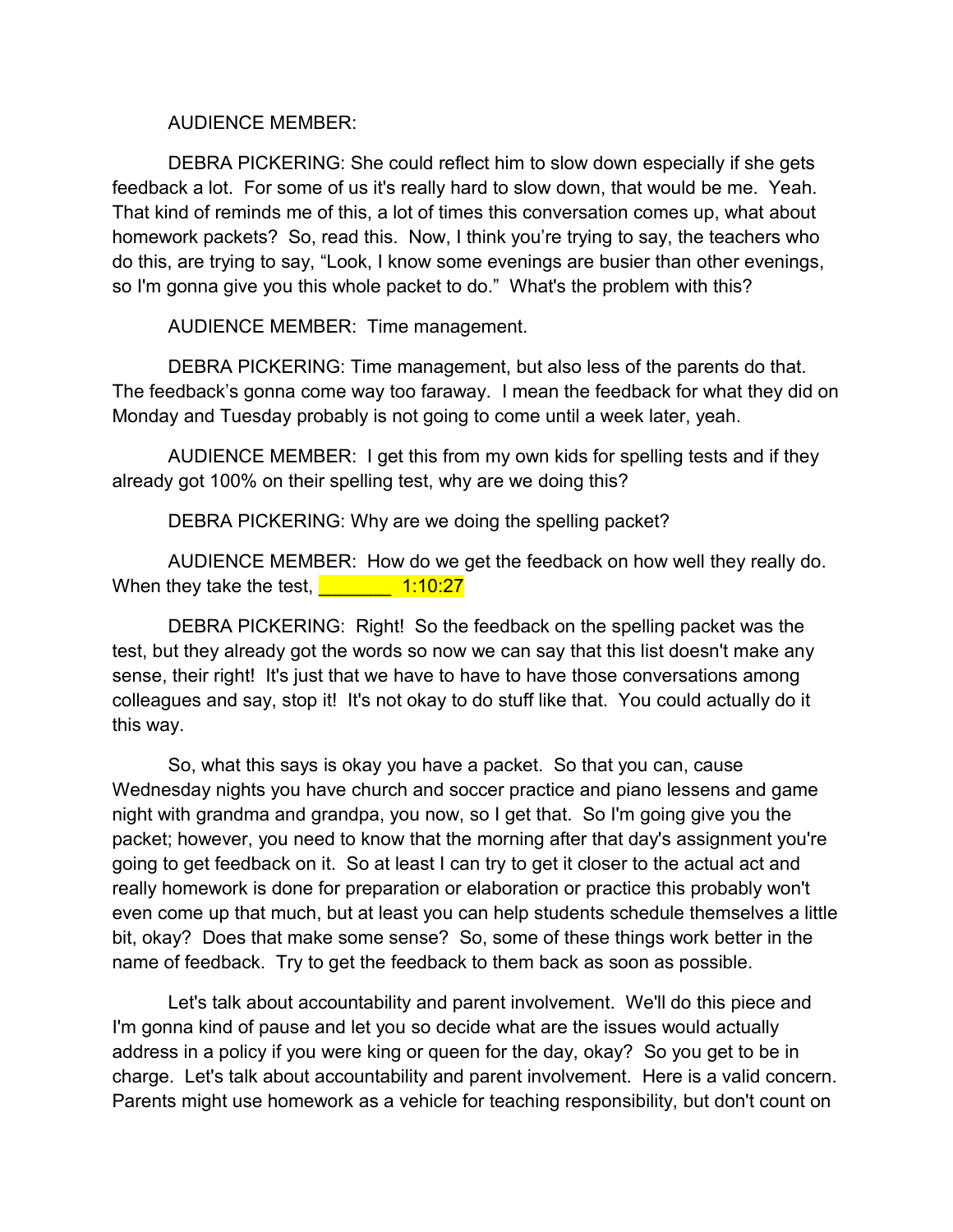it. When people say this, "I am assigning homework to teach them responsibility." My question is, "Where is your lesson plan for teaching responsibility? I want to see it. I want to see what you do in the classroom to teach responsibility." Don't think that assigning homework and having really, really high stakes attached to it is teaching responsibility. What happens, they're exceptions, in the case studies, what you see happens is that there are some parents who teach responsibility, at home and use homework as a way of doing it. So, you know I say I'm going to help you with your homework, you know, go out and run around for a half hour then come back and do the hard stuff first, take a break, I'll get you a snack, you know, I know you get frustrated, how you gonna work it through. So I'm teaching you how to deal with stuff, right? Many parents do that with their kids. What if they're going to a home where no one is doing that. No one's doing that. And you say, "Well that's just too bad and they gotta learn to figu… "Oh stop it!" I mean that is just mean! You say, "Look, if you want to teach responsibility, teach responsibility. I get that." And then say, "Here see, I can tell you. How do I get myself to do things I don't want to do?" You know, and I can share some strategies with them. Everyone in here could share a strategy with the kid and many kids don't even know there are strategies to talking yourself into doing something you don't want to do. They just thought either sometimes you're motivated, sometimes you're not. No! It's strategies. How do you talk to yourself? Tell the person next to you. When you don't want to do something in an evening how do you get yourself to do it? What's your strategy? What's your trick? Tell the person next to you. What's one thing that you do to get yourself to do something in the evening that you just don't want to do? What's your trick?

## AUDIENCE MEMBER: 1:14:05

DEBRA PICKERING: You start picturing real clearly in your head. What's going to happen if I don't do this? You know, that sometimes works. What else? A different strategy, yes.

# AUDIENCE MEMBER: 1:14:19

DEBRA PICKERING: When it's done. I always set myself up a reward, okay. It's Thursday night. If I go and do this. That means at 9:00 o'clock I'm gonna pour a glass of wine and watch Grey's Anatomy, you know, and so I'm good. So you just little reward you're going to give yourself if you do it and then say, "If I don't I'm gonna have to work all the way through Grey's Anatomy and I'm not going to watch it or American Idol or whatever your choices for doing that." What else? What do you do to get yourself to do something that you don't want to do? Yeah.

### AUDIENCE MEMBER: 1:15:53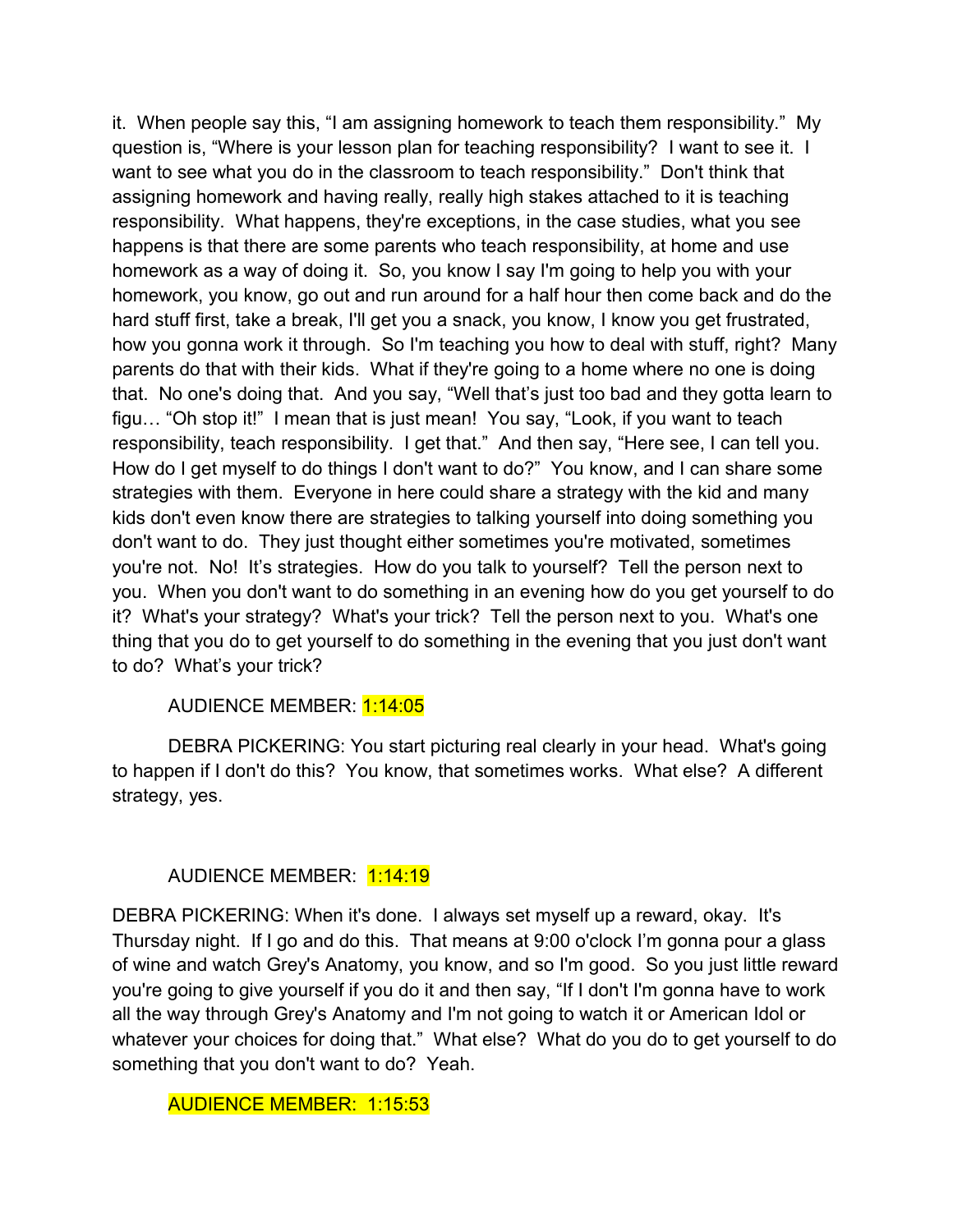DEBRA PICKERING: Yeah! You look at, you kind of picture in your head, how good it's going to feel when that is done. What else?

AUDIENCE MEMBER: You have to talk about something similar to that and when you talk about having a list and feeling happy about crossing it off.

DEBRA PICKERING: Yeah! When you have this list and you go nee nah, nuh, noo and it is just is great. It feels so good.

Now! This little conversation, many kids have never heard a conversation like this. They just think some people came into this world being able to get things done and some didn't. They don't know that there are strategies. I've actually had this conversation with kids and they are like, "You do what?!" "You do wha…" I didn't know there was strategies. So, it's just, that's called teaching responsibility. Knowing yourself and figuring it out. Don't just, sometimes when people say I am teaching them responsibility, I say, "No, you're teaching them a lesson." You know, lighten up a little bit. Because you need to make sure you're not assuming that the parents are going to be there to teach them everything they need.

There was Lyn Corno did a study that homework of itself does not teach children. So, she said, "There is a myth; the myth is homework shapes responsibility" and went back to what I just said. When the parents are there that helps support and supervise that homework can foster personal responsibility; if the parents are there to do it. Now, as a parent, I actually, you know, sometimes use that as well. Sometimes I say, "ahhhhhh!" Let me figure out the way to teach responsibility, don't make it homework.

Parent involvement should be kept to a minimum and focus on showing an interest in support for the learning goals. That's kind of your parent involvement question. "How involved should parents be?" It should be a minimum. Now, some people disagree and you can feel, feel to disagree. It's certainly legitimate to ask, to inform parents, but not to have parents help them with work. Actually, many studies show minimal and even a negative effect when parents are asked to help students with homework. Why would that happen? Yes!

AUDIENCE MEMBER: 1:17:08

DEBRA PICKERING: The new everyday map, example, would be what?

AUDIENCE MEMBER: 1:17:15

DEBRA PICKERING: Okay.

AUDIENCE MEMBER: 1:17:20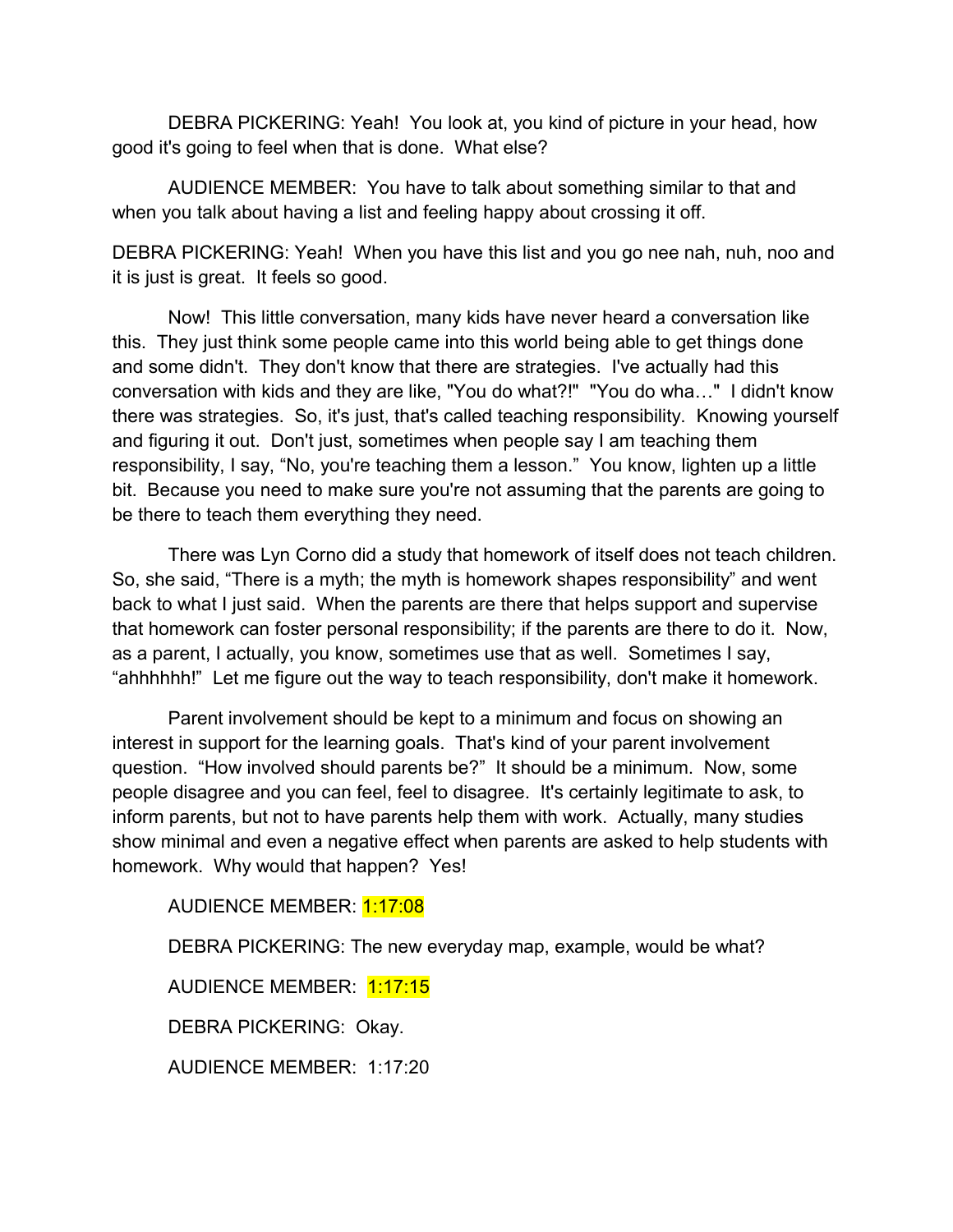DEBRA PICKERING: One reason that parents should not be helping and it could hurt their learning is because, you say, "No, do it my way," and now the kid hasn't learned how to do it the everyday math way or whatever it is and, you know, they say they go back to school, "My mom said it's a lot faster if I'd just do it this way; I don't get it." You know, and parents say inappropriate things sometimes. I remember one night with my daughter, she is a really good student, but she, I got home late, she was crying, she said, "I can't do this algebra." You know, so I said, "Honey, I would really like to help you, but research says I shouldn't, so." Instead, she wasn't going to buy that, so I said, "Okay, stop crying, go downstairs, get a glass of water, get me a glass of wine, and get right up here." I was reading through the book and I had the same reaction. She came up and I'm afraid, and I have to confess I said this, I said, "This is the stupidest way of doing it I have ever seen; I wouldn't do it that way." Well that was real helpful. Well I was tired. I was fed up and that was not helping. That's one reason. What's another reason parents should not be involved in sitting down and helping children?

AUDIENCE MEMBER: 1:18:34

DEBRA PICKERING: Yeah, when your, your mother said, "I can't." So it's not like you know how to do it differently, it's like, "I have no clue what you're learning now." So if you expect parents to help you're going to have a lot of parents who can't. Yes!

AUDIENCE MEMBER: 1:18:52

DEBRA PICKERING: Teachers are sending the homework to tell or determine whether the kid got the learning or not. Right? But if you're bringing it… Right! The teacher's not getting the right feedback, because it looks like the kid can do it and they can't, because the parents did it for them. Yes.

AUDIENCE MEMBER: 1:19:13

DEBRA PICKERING: Parents stepping out of the role of parent and becoming the teacher is not a good mix, because …..

### AUDIENCE MEMBER: 1:19:26

DEBRA PICKERING: No! Parents are not always the best teachers. I get cranky, you know, I go, "Okay will do it one more time, why didn't you listen in school?" You know, that's not good. Yeah.

AUDIENCE MEMBER: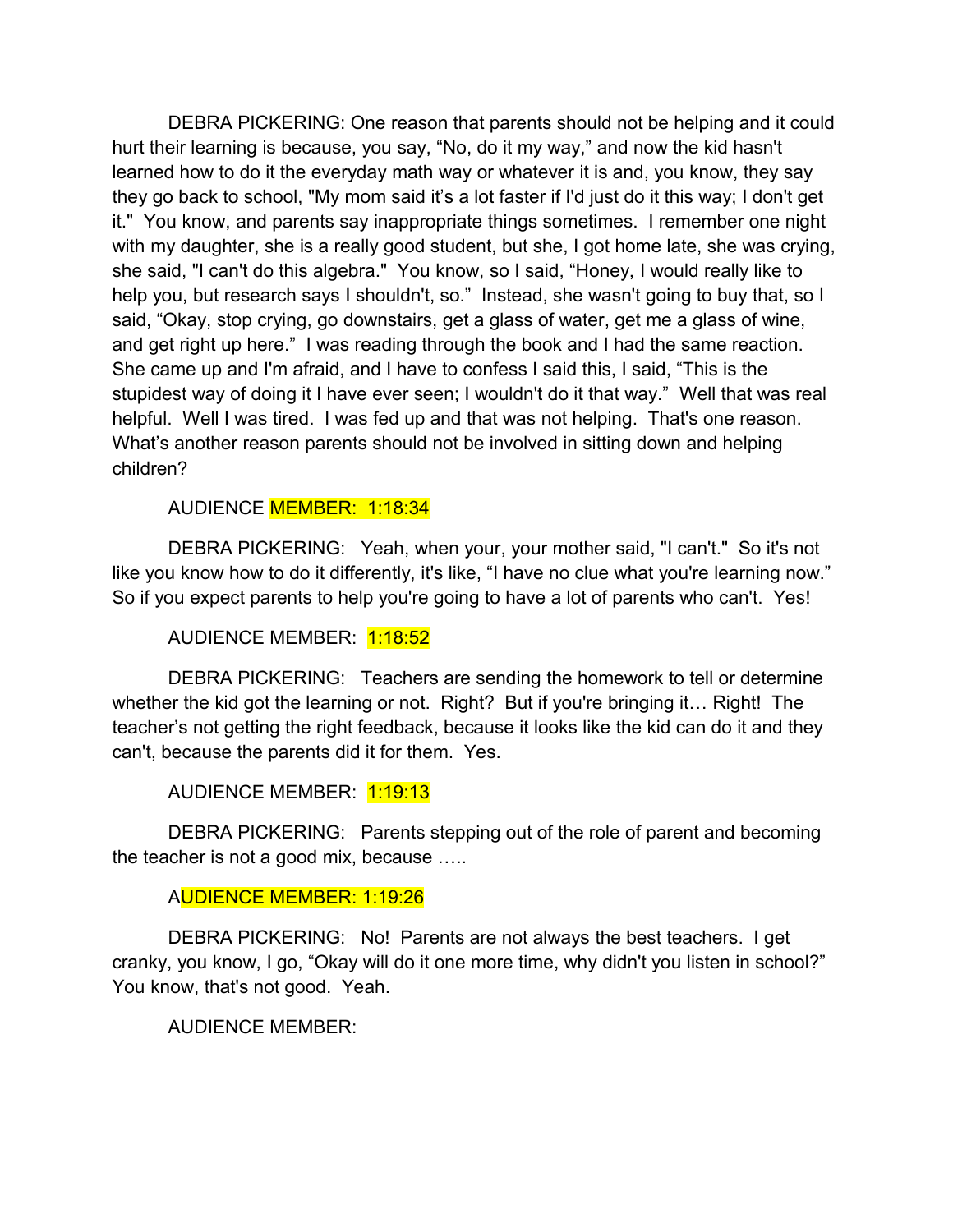DEBRA PICKERING: And, so they have day care. That's coming into the mix. By the time they come back they don't even know who did the homework. It was just in their backpack, you know. Yes.

AUDIENCE MEMBER: I agree. 1:19:52

DEBRA PICKERING: You were not trained as a teacher, yeah.

AUDIENCE MEMBER: \_\_\_\_\_\_\_\_ I'm his mom.

DEBRA PICKERING: Thank you. Don't want to argue. Have you ever had an argument with your child when you're trying to help him with homework? You know and there's this, "fine!" "Fine!" "Well you're not my teacher!" "You're right!" "So do it yourself!" "C'mon!" You know that's great, yeah, that's really good. Or the one time I was helping my second son with his science and I looked up and guess what? I was the only one sitting at the table. He says, "I'll be right back mom!" Yep.

AUDIENCE MEMBER: I just have a question. My children are younger.

DEBRA PICKERING: Your children are younger.

AUDIENCE MEMBER: Yes. Kindergarten and I have a child in  $3<sup>rd</sup>$  grade with special needs.

DEBRA PICKERING: Kindergarten to 3rd grade.

AUDIENCE MEMBER: Okay. So, when your saying parents shouldn't help, are you talking all ages?

DEBRA PICKERING: Yes. What we're saying here is, now, does it mean every single instance, no. Research never says that, but many studies show minimal help is better and even negative effects when parents are helping.

Now! This is, remember what I say, "with homework." Now. If you say I think I can sit down with my child, kindergarten and  $3<sup>rd</sup>$  grade and help them understand what they're supposed to understand, what is the habit they're going to get into that they're going to take with them to  $7<sup>th</sup>$  grade? And that's what you want to do, so I would say to the teacher, "My child cannot come home and do this homework on their own. I have to re-teach." There is a problem. Now does that mean you never sit down and help your kid? Of course you're going to sit down sometimes to help your kid, but just know, I learned the hard way too and then I saw the research. I said, "Well I should've known that before." My high-achieving student when I started to travel was panicked that I wasn't there. When, you know, she got to the  $3<sup>rd</sup>$  or  $4<sup>th</sup>$  grade, that I wasn't there to, you know, check through. She was like, I am… She was lost. You know a so I had already created the habit that I was always going to be there. So she really didn't have to pay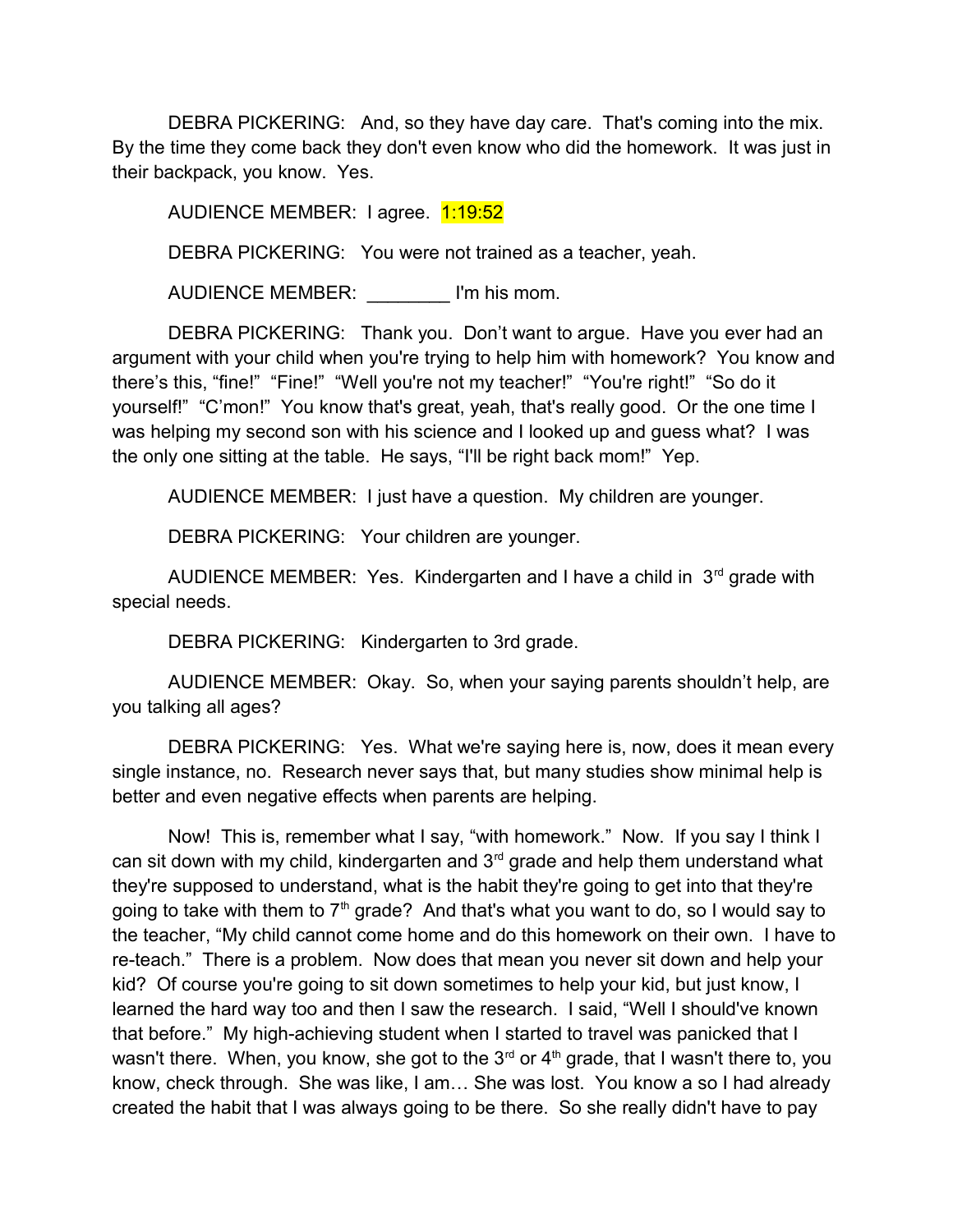that much attention in school if she didn't need to, because I would re-teach. You just be careful what you're communicating when you sit down and help them.

AUDIENCE MEMBER: And you know what? I think one of the greatest things with my son's primary school is they had a parents session, so you get an understanding of how their teaching and reading.

DEBRA PICKERING: So they had a parent session, so you got that you got an understanding of how their teaching and reading? Very nice

AUDIENCE MEMBER: You know what? Okay! I'm not going to correct him that he spelled this wrong because this is how--

DEBRA PICKERING: Very nice. You're saying?

AUDIENCE MEMBER: This is what-1:22:16

DEBRA PICKERING: I agree. And the schools taught you how to help them, how to support the homework. Here's the thing, if I saw at school how they're teaching reading and the kid came home with homework, I still wouldn't help them with the homework. However, when I sat down to read with them later I do the same thing they're doing in school. You see the difference.

AUDIENCE MEMBER: If you're not getting much homework yet, so I'm---

DEBRA PICKERING: Yes. Well you're lucky, yeah, yeah.

AUDIENCE MEMBER: 1:22:41

DEBRA PICKERING: It's great. You want parents to know what to do. You want them, you want parents to know what I'm I supposed to do here. Now, here is the problem. You can't tell parents. Do not help them with their homework and then have major negative consequences if they don't finish it. That's the conflict that is you know, I think you'll run into. Let's get to accountability.

Performance on homework should not be considered a reliable assessment of students learning. That's one thing. Never consider homework a reliable assessment. Does anyone disagree with that? So, when people put that into the grade book as an assessment of what they were learning, that is an error; that's invalid. Might be reliable, but you can't count on that. Do not count on that. And now were gonna kind of get back to the other one. There are 3 ways to approach accountability - time, grading, and influence on performance. Let's look at time first. So I'm the teacher and I go, "Yeah,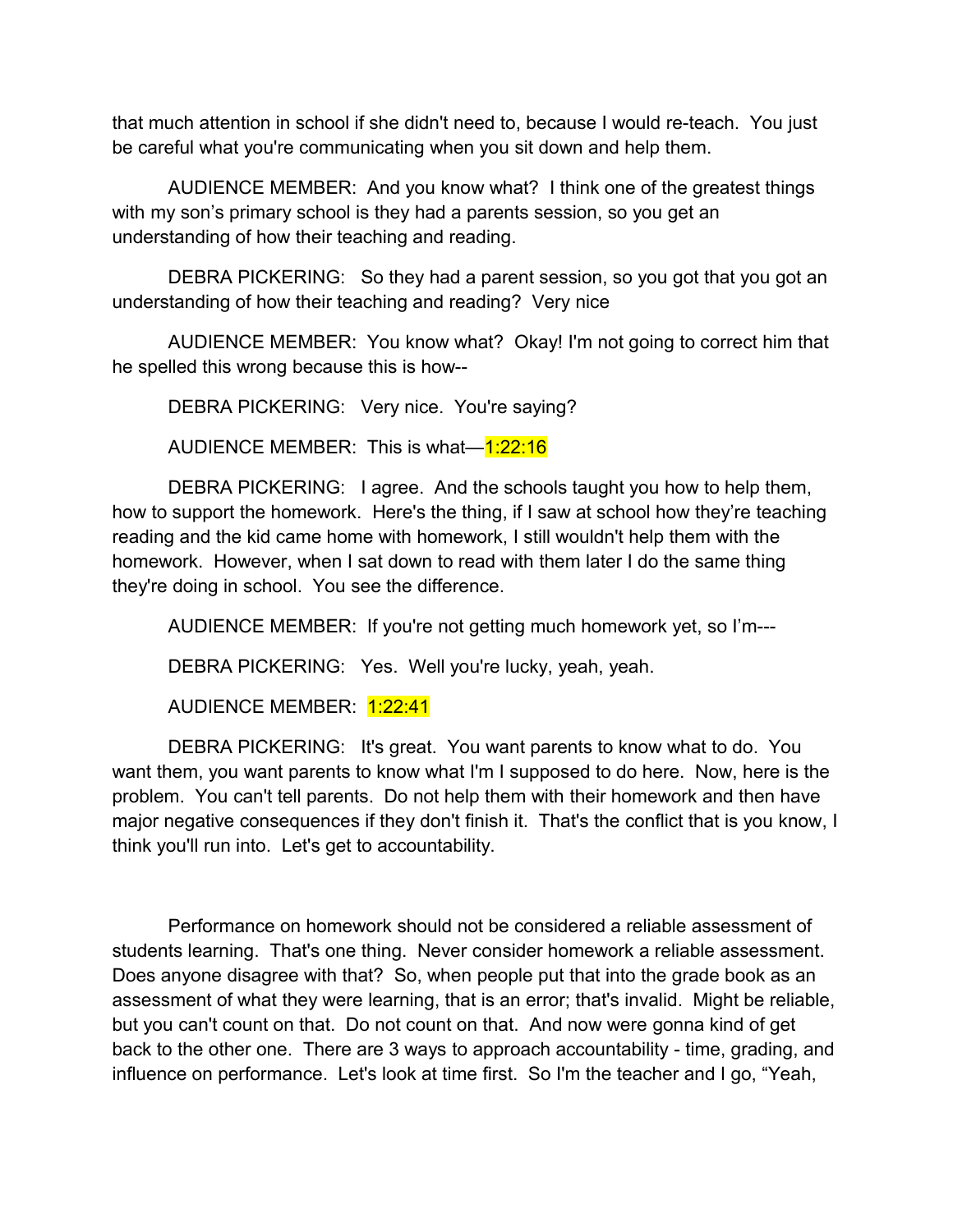okay, it's not an assessment, but how do I hold them accountable?" Okay. Here's some examples of time being used. Let's read that.

Okay! So some places the accountability is, I'm taking your time. Recess, or lunch, or after school, or something. That's one kind of consequence for not doing it. Here's a different approach, it affects your grade, like this. There's several examples.

Now, I could have 5 other examples of the teacher saying. This is how your grade in this class will be influenced if you do not complete homework and there's lots of ways to do it. If it's a major factor or a minor factor or some way. Okay? Here's the third way, so some teachers say, "The accountability is in my assessment." I don't have to have this, you know, "Did you do your homework?" "Let me see." "Did you do your homework?" "Did you do...." I don't do that. I'll give you an assessment and if the kids, you know, doing fine on the assessment, then I'm not sure if it was the homework that was a factor, but something worked and they got it, so am not worried about it otherwise. Which of those 3 do you think we would recommend? Which would you recommend? Actually, all 3 of them I can see the point. I can see the point. We don't actually need to have a favorite there. I mean, I personally have a favorite, but from data I can't tell you that one of those is better than the other. Now look at A though. Let me make one point about what the research tells us. There, ummm, just read that last bullet there.

So, if people chose time as their accountability and kids lose recess, here is where it starts to violate data, the research, is when you have, you lost recess or lunch time and that's taking away the kids' breaks for the day, that does inhibit learning for many kids. So, taking away their, the very kid that needs to go and run as fast as possible for 15 minutes, is a kid that stays in from doing from recess to do their homework. And someone will say, "Well they get individual help." Well there are other ways to give individual help, besides denying them recess. Now, I'm not saying never deny them recess, that's a philosophical, I'm just saying make sure the kid gets breaks, physical breaks, because we do know that is, is major.

The grading one, there is a decision that you have to make around grading. I'm going to kind of explain the grading. In giving grades. The recommendation is this. You should have an academic grade and then you can, if you want, give a nonacademic grade, which could include something like homework completion, work completion, class participation. Now here's the philosophical. Here's the data recommendation I'm telling ya. In everybody's grade book these 2 should be separate. If they got an A on the math test, they got an A on the math test. If they did all the math tests it says that. How to separate grade for things like that the teacher decides what those things are and then those things come together for a nonacademic grade. Here's the last decision that a teacher makes, "Do I put these two together for an overall grade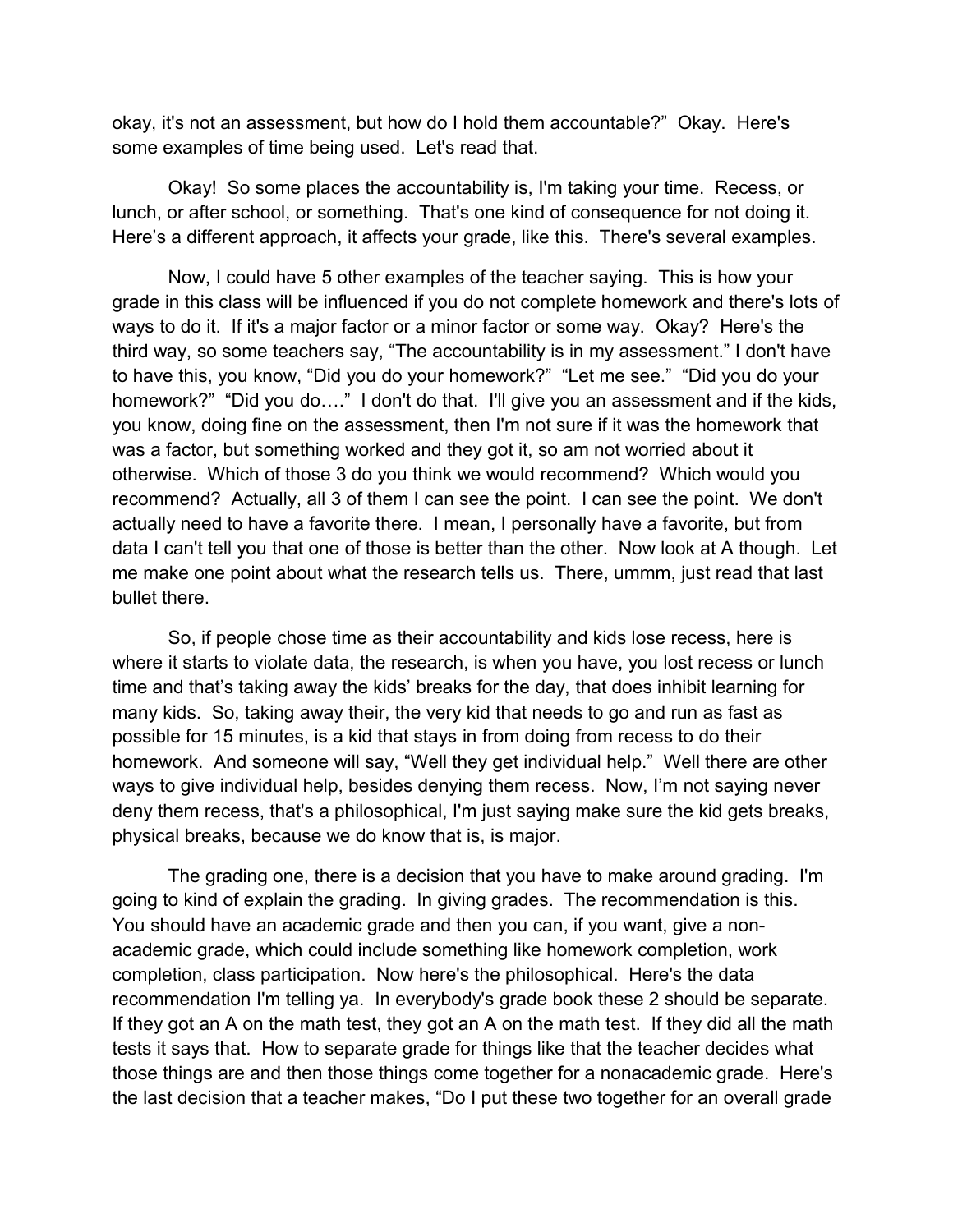or do I just report them separately? That's totally philosophical. Yours is not philosophical. When you keep grades, you should always have in the grade book somewhere a very accurate pure record of how the student is progressing towards the standards and in a separate place all of their stuff like homework completion. So, here is what we recommend you can't do. You don't average in zeros for every missing homework. You keep that someplace else. And then you make the decision at the end if they have an F for homework completion. How much does that effect an overall grade? But report both. Say they gotten an A on my test and an F on the homework. So I'm going to give them a D. Well that means you've weighted it really heavily or you can say they got a Bs on the test, but they, you know, F on homework and then likewise if they got C's on the tests and A's for doing homework how are you going to weight that? Whatever you weight it, just be clear what they've done, so anyone looking at the record would be able to say, "Ahh, this kid knows there math, doesn't do homework." "This kid does homework every night, but not so much the math." Just make sure the records show it and then when you decide to weight it make sure that there is a school policy and approach to how much it should be weighted, because that means we should have it more equitable. So, it might be homework counts 10% of the grade or, you know, you take the academic grade x 5 and the nonacademic grade x 1 and, you know, then the average, whatever how you would do it. But the thing is, make sure that it is consistent with what you believe about, about grading.

So, now some people would say, "I wouldn't even put homework completion under nonacademic factors." Okay. Some say, "Oh yeah, I think it's really important. I keep track." They actually give them a grade for how much homework they completed, not, not by the way, how they did on the homework. It's a homework completion grade. A homework completion grade. Cause you remember, any score they have on the homework for their performance is not a good assessment anyway and should never be included in that academic grade. Does that make sense? Let's hear the leaders. What are some of the questions or issues or concerns that come up around this accountability? What are things that came up at your table? Yes.

AUDIENCE MEMBER: 1:30:24

DEBRA PICKERING: Student, philosophics say, "Students should never fail, because they didn't complete their homework."

AUDIENCE MEMBER: Right. But on the other hand, they also could not pass.

DEBRA PICKERING: On the other hand…

AUDIENCE MEMBER: That they really shouldn't be… their grade shouldn't be inflated as far as...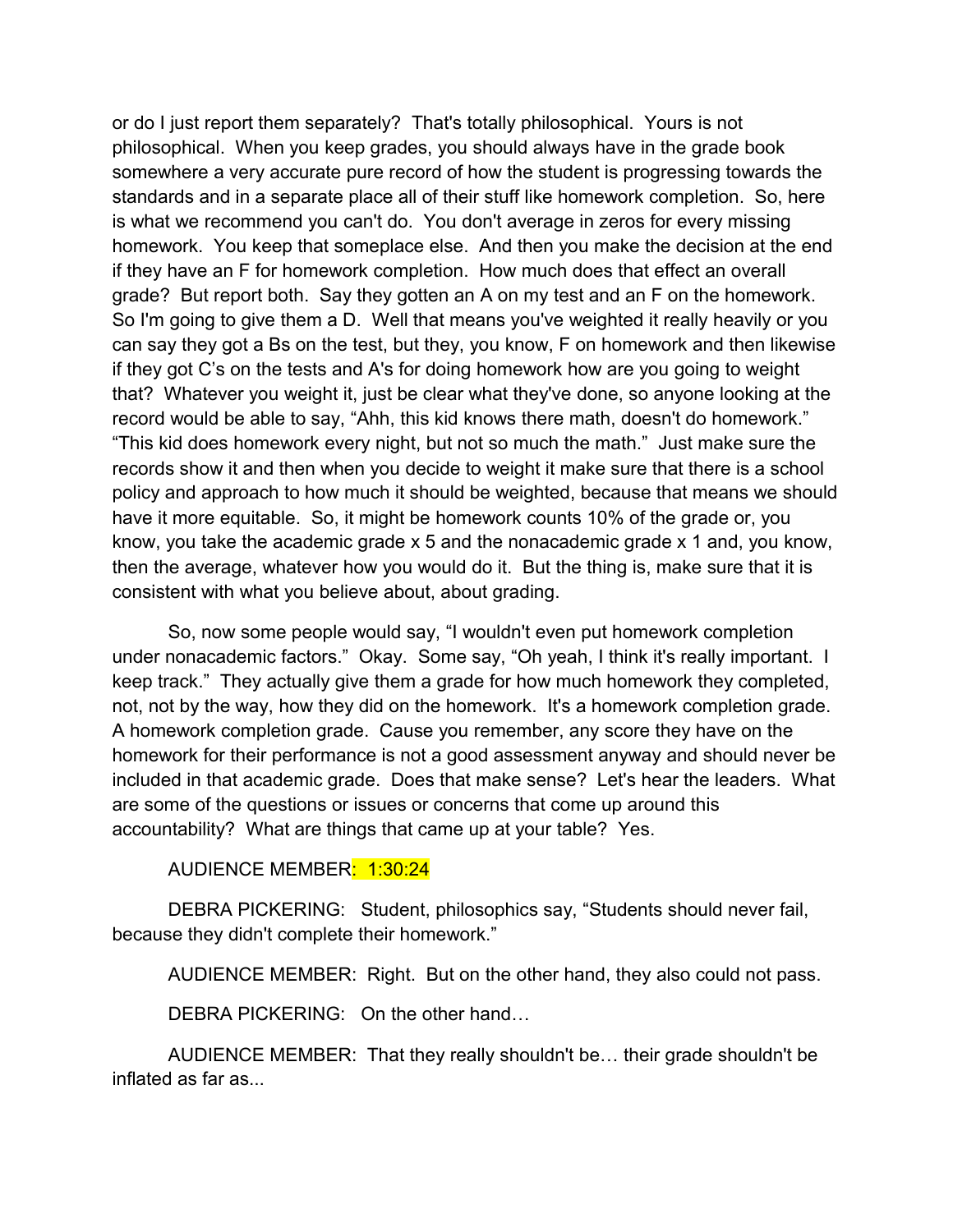DEBRA PICKERING: Oh, the grade should not be inflated, because they did do their homework. Yes.

AUDIENCE MEMBER: Borderline, I always just use a borderline. There's like an 89.9, you know...

DEBRA PICKERING: Right! Yep! That means you're, you're saying, "I have the grade, I have their performance academically, I see what it is and I also go I see that they completed all their homework." Giving it some weight is what most people do, just not dramatic weight. It just might bump it a little bit. Now, some would say, "Yeah, but kids won't do it if they…" Well, yes they will when they start not doing well on the assessments. Now if they're doing well on the assessments and they're not doing their homework, what's the message? Yeah, the homework wasn't gonna work for them anyway. So, when you were talking about independent homework, part of that is it. You say, "Look kids, I'm not sure what you need. I'm going to try to give it my best shot if you do this." My experience tells me you'll do better on the assessments, but you can't guarantee that for all kids, you know that and I know that. And any teacher who says I know what's good for all kids on any particular day at 2:30 is just kidding themselves. And so you say, but, if you don't want to completely differentiate, you can say, "I'll give it my best shot and I'll design the assignment so that there is some flexibility in there in terms of how much you're going to do in the time I want to work."

So most people would sort of, sort of agree that this is, you know, this makes a lot of sense. So I go back to the recommendation. If homework completion is a factor in the student's overall grade. Now, notice it said homework completion. Not performance on the homework! They got them all right. That does not figure into the academic grade. The weight of that factor should be consistently applied, clearly reported, and aligned with the school's mission. What it means is this. You say, "How much weight should anyone put on homework?" Let me tell ya of an anecdote where the school did not do that, and here's the dilemma that got in. The kid took advanced geometry. In order to take advanced geometry 2<sup>nd</sup> semester you have to get a C or bett…No, I think it was a B or better the first semester. A kid took advanced geometry at this high school for first semester and he aced all the tests. They had the test right there, he aced them all. However, he never turned in homework. Now I don't know if he completed it or not, we don't know. We just know that he never turned it in. So, that, that particular teacher 00000 average in and got a D- in the class. Went to sign up for advanced geometry, second semester. Now this is an arguably gifted math student. Went to sign up for advanced geometry second semester. Denied registration because he got a D- from this teacher. Now if he had the teacher next door he would have had an A in advanced geometry, because that teacher didn't talk to the kids about, "You really need this homework so you can tell me tomorrow what you need to work on." That's, you know, there's a real…, but this teacher is like, "Nope, 0 for every single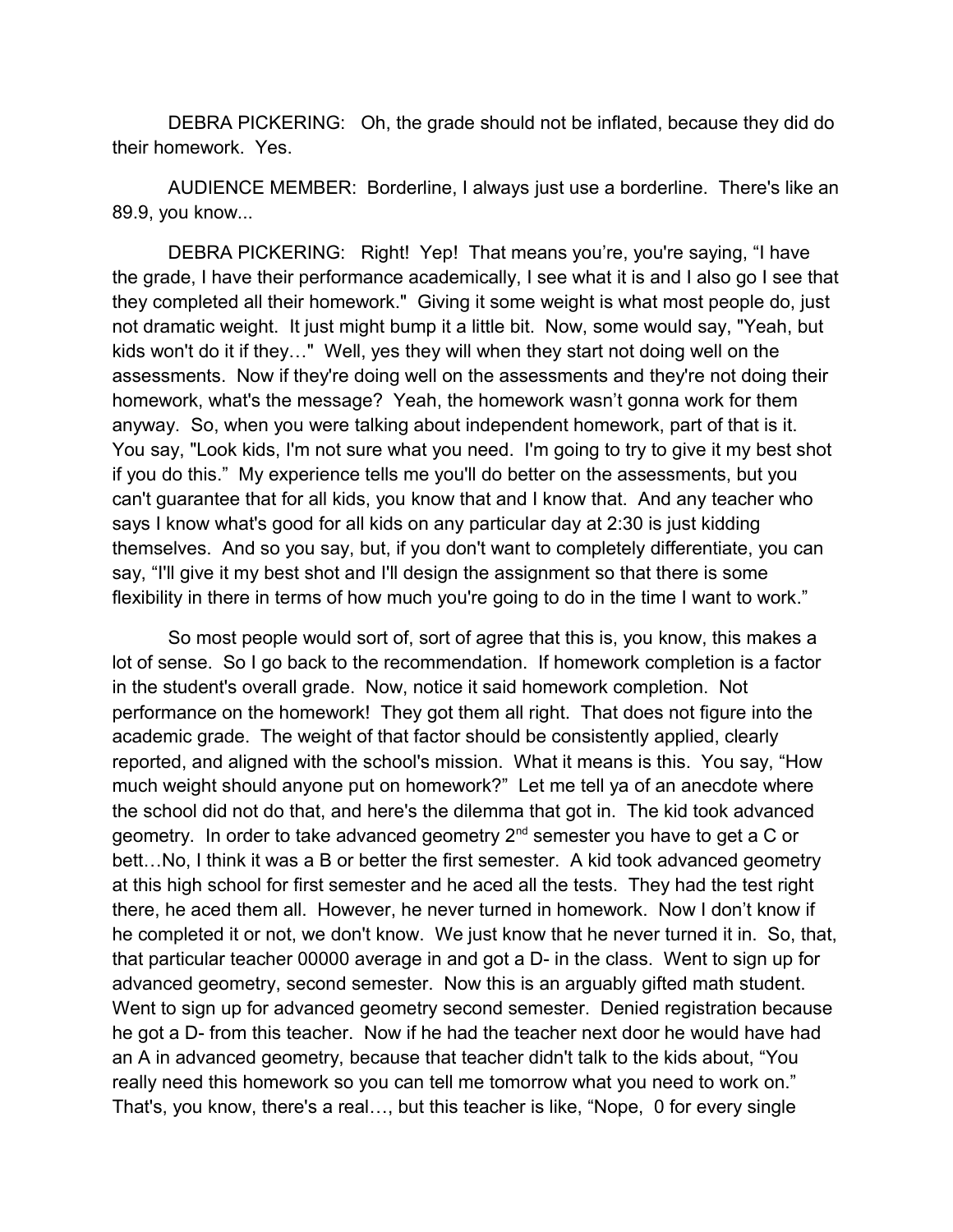time. He knew my policy." Parent calls the principal. "You are kidding me. You're not going to let my student, my kid learn anymore geometry, because he didn't turn in the teacher's homework." You're the principal. What's your answer? Tell the person next to you. You're the principal talking to mom on the phone. What are you gonna say? Yes.

AUDIENCE MEMBER: A prerequisite is there to make sure that they have the fundamental knowledge to be able to go to the next course…

DEBRA PICKERING: So, you say to the mom. The reason why we have that requirement of the grade is to make sure the knowledge is there, so they will be successful the second semester and…

AUDIENCE MEMBER: Clearly, her son has the knowledge…

DEBRA PICKERING: And clearly, and clearly, so you are saying, clearly your son, on my records here show your son has the knowledge to be successful 2<sup>nd</sup> semester, so I, of course he can take geometry. Anyone say anything different? Yes.

AUDIENCE MEMBER: I agree with that...

DEBRA PICKERING: There's another part.

AUDIENCE MEMBER: So, I think you need to have a conversation with the teacher that failed him or close to that and go to them and first of all he probably should be working with that teacher... but on the other hand if that was not a policy, then I think we are dealing with different things. I would have to have a conversation with that teacher saying, "Look, this is why I made this decision," because I do not want that teacher to think that I'm not backing them…

DEBRA PICKERING: Right. So you say to the parent, of course they can take 2<sup>nd</sup> semester, but then you go to the teacher and you say here's what I just said to the parent. Now, I'm going to be the teacher. I'm mad at you.

AUDIENCE MEMBER: Well first, I think I would care and I would go to that teacher and say, "Okay, give me a reason why this student should not take 2<sup>nd</sup> semester…"

DEBRA PICKERING: Okay, you're the principal. You're telling me his teacher, "Give me a reason why not turning in homework turned an A into a D-." And I say to you, and I show you my grade book, and I say, "Here you go, Mr. principal boss." I like to throw in that boss part, because we should be reminded that you're my boss. I say… ha ha. I show you look, "Yeah, he did fine on all these tests, but here's my homework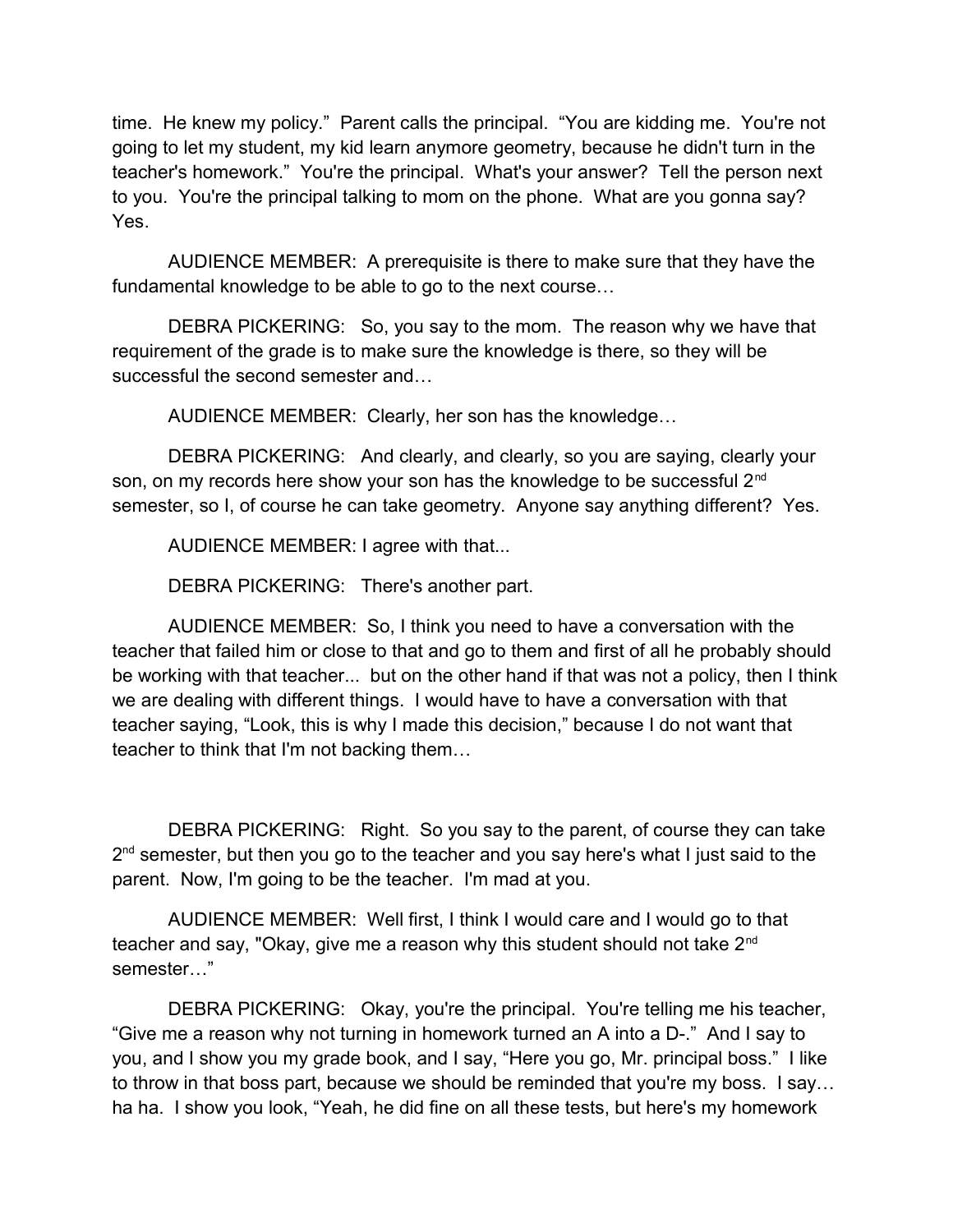column and he has zeros, you do the math and added up to 68% so he got a D+, that's what we did; so what's your problem?"

AUDIENCE MEMBER: The problem academically is that….

DEBRA PICKERING: Academically, he's capable of doing it, but that's not our policy here Mr. Principal. Our policy here is that you have to get a B or better to do it and he didn't get a B in my class. "Why are you overriding me; you're not supporting me?"

AUDIENCE MEMBER: 1:36:31

DEBRA PICKERING: Well the kid knew he was getting it. So the kid knew… Yes, in the back.

AUDIENCE MEMBER: 1:36:39

DEBRA PICKERING: Does that grade represent what they know or understand. No! No! But, grades at this high school don't. All of Mike's colleagues here do the same thing. They average in all kinds of things, cause that's, we don't have a policy here. So, don't, what do you tell…. what is this… you're trying to take away my autonomy? Yes!

AUDIENCE MEMBER: 1:37:05

DEBRA PICKERING: You're the principal and you want to talk to the kid and say, "Why didn't you do the homework?" Okay, now let me do the kid… "Cause I don't need to." No! I got an A on all the tests. I don't need to. I did what it needed to do to learn what I needed to learn." Yeah, so, I'm, so I present… Yes.

AUDIENCE MEMBER: I just wanted to make a statement. I'm gonna say, in my statement quote. "Where's faith here?"

DEBRA PICKERING: Where's what?

AUDIENCE MEMBER: Faith.

DEBRA PICKERING: Faith.

AUDIENCE MEMBER: 1:37:39

DEBRA PICKERING: Oh, but the policy of the school did. The policy of the school said you must have a B in order to take second semester.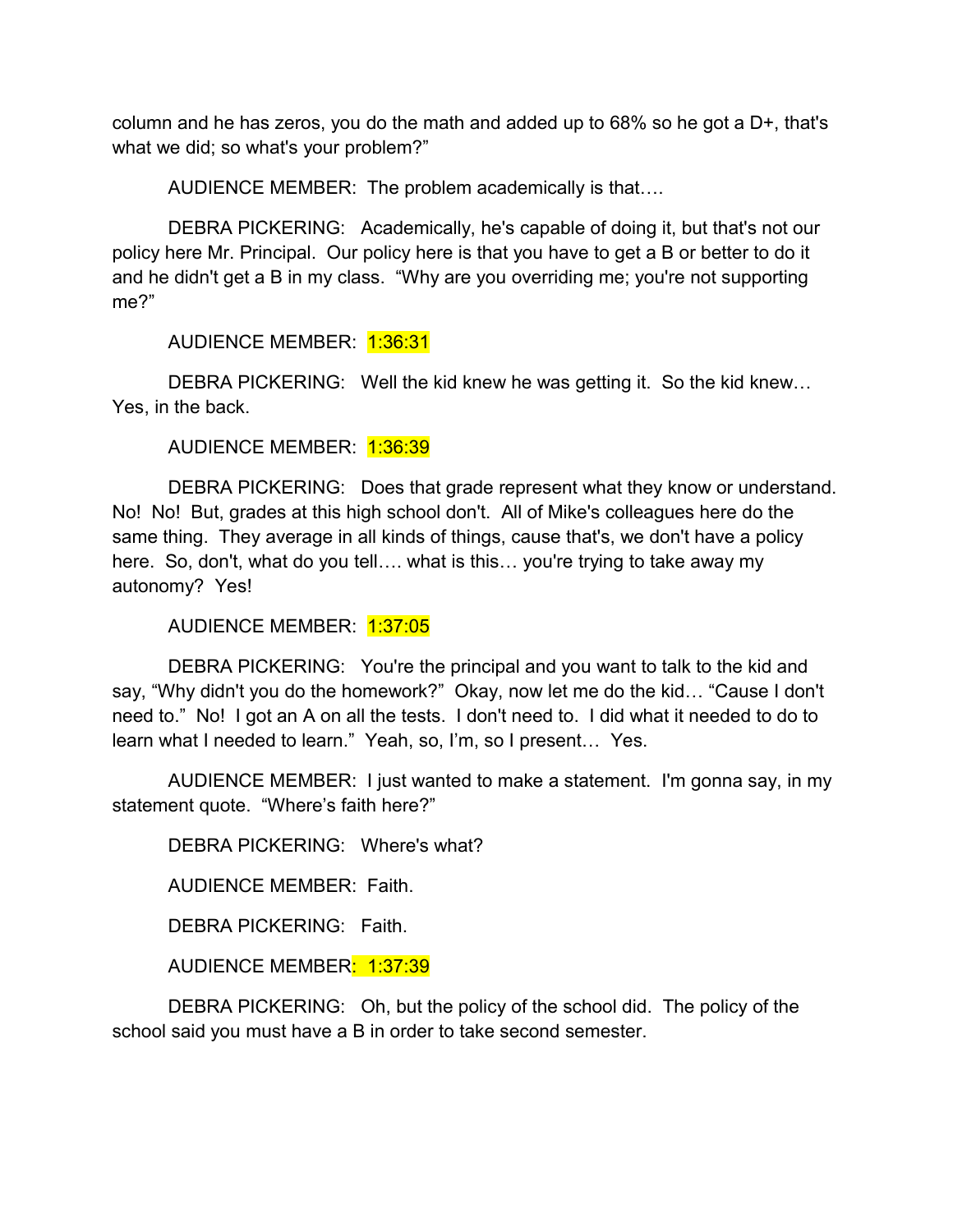AUDIENCE MEMBER: But what I'm talking about when they say, you have to provide me work with what the Feds say. We have to provide a free and appropriate public \_\_\_\_\_\_\_\_\_\_. 1:37:02

DEBRA PICKERING: Oh, when the Feds say, oh so you're going to use the Fed argu…, yeah.

AUDIENCE MEMBER: If everyone just regardless of their ability or disability…

DEBRA PICKERING: To access. People, not misinterpret. People interpret that differently saying, you can still have a policy that we're not gonna set you up for failure by letting you take it. I agree with you by the way. If you're going to sign up for it, they're fine. Now, here is, I mean, you guys have backbones. Good for you.

You know, some people say, "Well what is he going to do? That was the school policy." It didn't come down from the mountain. You made it up. So, what you do is change it, so beyond just having that conversation with the teacher, I would say the parent, "We will be changing our policy. Thank you very much for pointing this out." I'm going to go to the teachers and I'm going to say, "From now on, you keep grades like that and here's our new policy." That academic grade needs to be B or better for them to take a 2nd semester or I go all the way and say anyone can take it, but I can say at least we will counsel them not too.

If you want to include homework completion in the grade, it may be no more than 15% of the grade, that's the bottom line, thank you very much. I'm going to have some saying, "You can't tell me to do that!" Oh yes I can, you're not self-employed. That's our policy here. I mean, really, you gotta have a backbone. Yes.

#### AUDIENCE MEMBER: 1:39:27

DEBRA PICKERING: What actually happened is the principal said yes he could take it and I don't know if they've ever resolved it or changed the policy. I have to tell you, that some teachers were extremely angry at the principal. That kid knew the policy, and they said, they said, "Well, you know what, I don't think they changed his grade, so the D- was still on there, but he did get to keep learning geometry." So, now, I don't know the end of the story. What I'm telling you is unless we are going to have these conversations; unless someone is willing to take a position, at a minimum, you have to do that. That's step one. And then make your policy based on that. By the way, being able to play sports, same thing. Being able to, the very kids, this is a little side, let me just, just, I cause I need to say it. The whole notion of timed sports and extracurricular to grades and academics has got to be rethought. The very kids who could be winners, I mean wind so much by participating in extracurricular and sports, are some of the kids that we denied, because for whole variety of reasons, they're not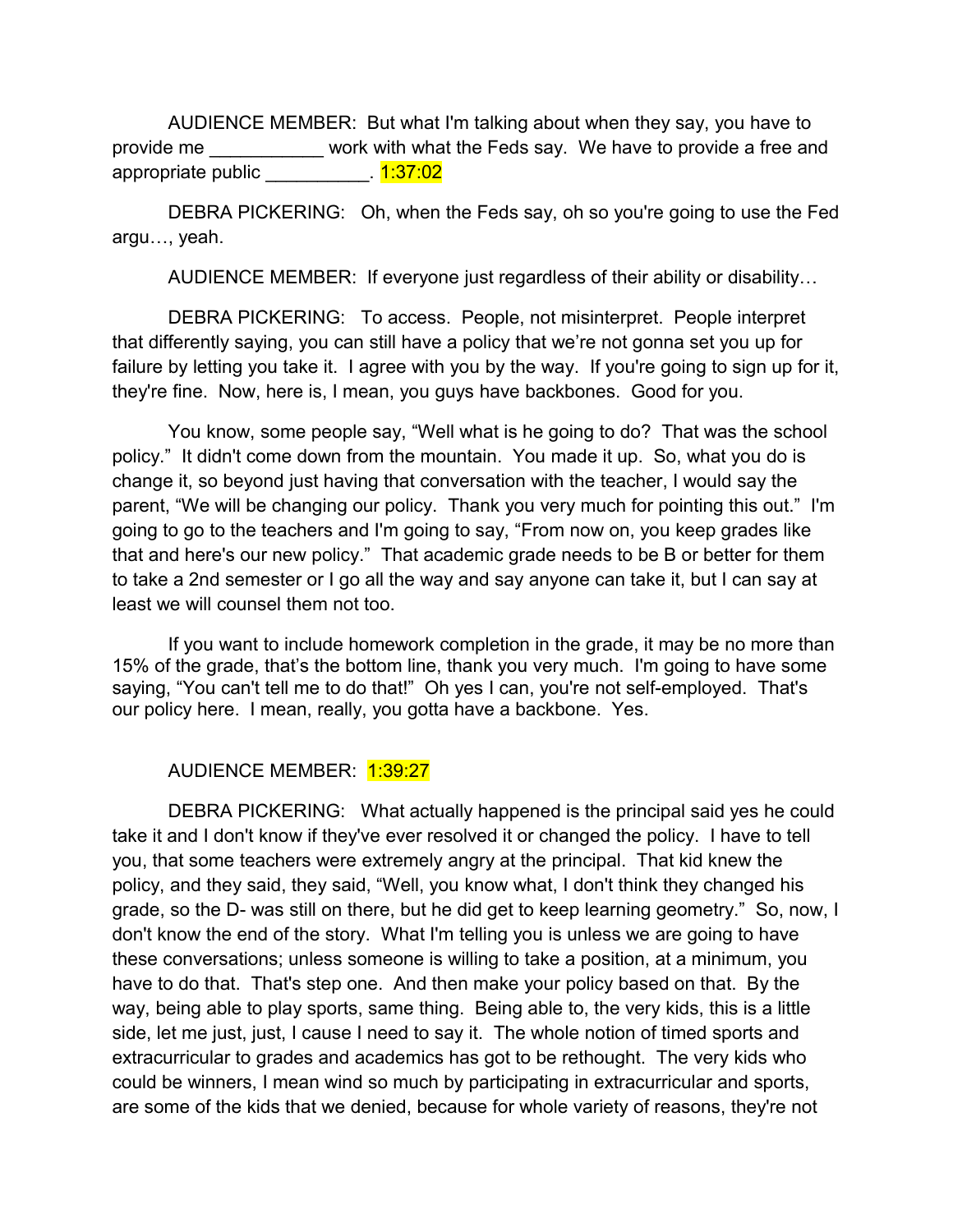doing well academically. Oh popular huh? That doesn't always go over that well. I'll come back here. I like you guys.

But let me just say this is not just me saying it. Private schools, the extracurricular and sports are much a requirement and a part of the kids' experience as academics are. And until we monitor how grades are given. Like I said, some of the kids who are failing, I think if they had the, you know, some help from a wonderful coach or a sponsor of extracurricular activity, it could be incredible. So, there are a lot of things, that's kind of, I'm getting into the grading issues, but let me stop for a second, because we are running out of time.

One last question that I have. I'm actually not going to have you do the policy. This morning I showed you a slide and let me go to that. A lot of these issues - I left my glasses down there and that's not good. A lot of these issues are going to go away as we become formative assessment systems. Do you remember that? Thank you very much. Do you remember that this morning? In a system that is formative, in other words, the whole system is designed for the kids to learn as much as they possibly can in the 180 days that you have them. What's the rule of homework in a truly formative system? That is different than now? Can you see how it has to change? This system has nothing to do with, here are all my assignments, jump through these hoops, and I will give you the points. No. This system is designed to say, "I'm going to give you assignments that I think will help you in your assessment of those things." So, for example, if you are gone for 2 weeks. It isn't about makeup work. It is silly conversation about makeup work. What you missed are these other things we've learned. Here are some resources for you to learn them. You'll be assessed on those. Because you know what? Everything we teach has information about it free online, so they can do it. I was struck by, when I used to take my kids with me, my travel, during the year I would take each one of them, just one-on-one with me on a trip and they would attend a school where I was working and it was really cool, because you have one-on-one time with your kids. I'd go do some teachers and say, "I'm going to take, you know, her with me next week" and some teachers say, "Arghhh fine, give me some time I'll put together all the makeup work." Some teachers would say, "This is what were learning, you know shapes and reading comprehension." And then I could say, "Well, where were going they have shapes, so we'll be fine" "Where were going were gonna go do reading on the plane. Were going to be… and you want them to write, what are you looking at? Copy sentence, good. We're good to go." It's not about let me haul in all of the makeup work. You know, likewise homework is not about, "Did you do your homework?" Home time is to work on getting ready to be reassessed in the areas that you want to improve your grade and improve your score. Now I'm telling you a lot of people are skeptical, but the teachers who are switching to this system say, kids are more likely to work at home, because they don't call it homework. They spend time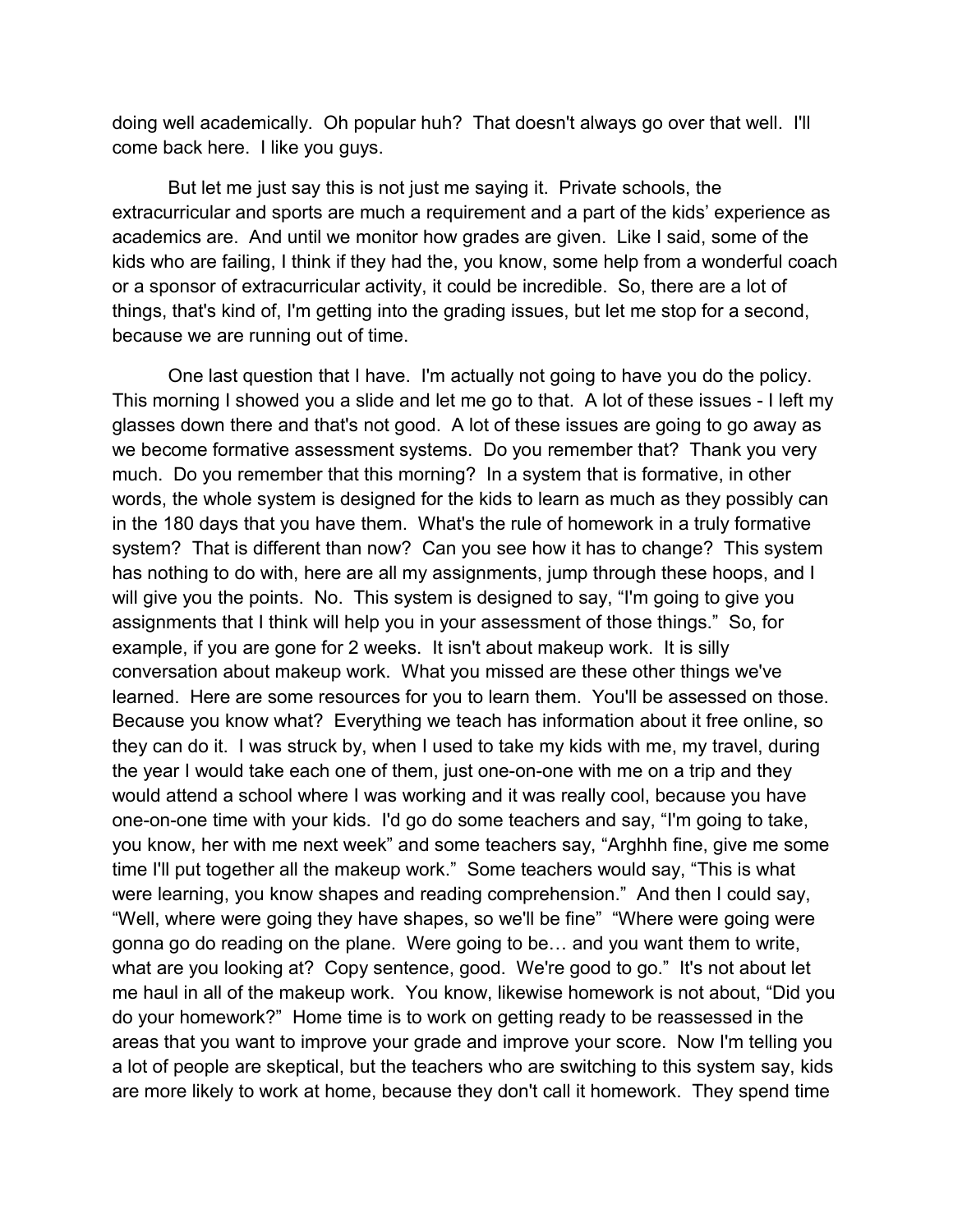at home with a peer, online, with the materials and say, "You know what? Topic number 4 there, I'm ready to be reassessed." Now, as a teacher I would say, "I want some evidence that you've done some work." I'm not just gonna just keep assessing. "What's the evidence you've done some work?" "Okay, let's go." So, homework time. Bill Gates started the new American Tech High Schools and you talk to those kids and they're very much a system like this and they would say to you, "Oh, we don't have homework at this high school." And a guy said, I talked to him, I said, "What do you mean you don't have homework?" They said, "No, no, no, we work at home all the time, but we don't have homework." What they were saying is they're working towards particular goals; home time is some of the time they used to work toward their particular goals. So, a lot of these issues will change. Yes.

#### AUDIENCE MEMBER: 1:44:58

DEBRA PICKERING: What students? Okay, there is that occasionally a kid.

#### AUDIENCE MEMBER: 1:45:10.

DEBRA PICKERING: In a true… Right. In a truly… but it's sort of you're, you're talking about status quo that happens now.

There's some things we teach and the kids sitting there already now everything you're going to teach. Some are going to struggle by the end. So, therefore, remember the pictures I showed you of a whole class structure and a learning lab structure? All classrooms have to have that. So that kids are moving through at their own pace. Now were not there yet. So in the meantime, here's the good news. You typically do not have a kid who comes in and they know 4 on every topic you're about to teach. In a true standards base system they would just move on to the next level of that topic, but most of us aren't on a true status-based system.

So you have to then look for resources in the resource room or a GT sponsor to help you design different curriculum. However, it is very possible for kids that already now certain of those topics. That's more common. Topic 9 and 10, assess me before you teach it and I'm good. However, usually they also have an area of weakness. So, learning lab time they work on that. So that's more, more typical.

What I'm trying to say is we move towards forming a status-based system. Homework issues will go away. It will be, you know, home time. Now, the teacher might still say, "Here is my suggestion and what you do for the next 2 nights if you want to be reassessed in that area." And then you give the resources and materials and support. So, home time, oh my gosh, I mean, that's great time, and many times, but not this whole, I'm going to check and see if you did your homework.